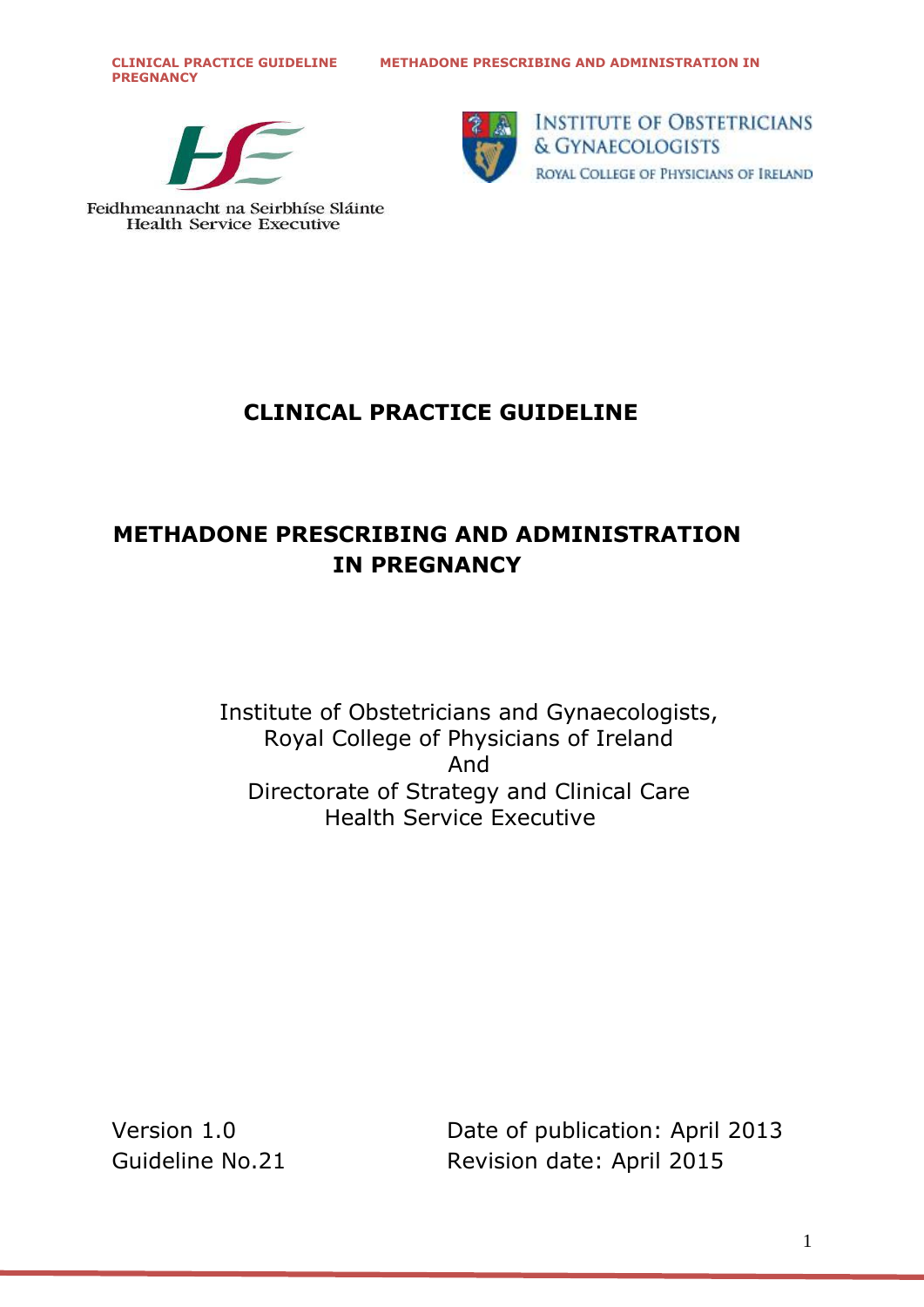# **Table of Contents**

| $\mathbf{1}$ . |                                                         |  |
|----------------|---------------------------------------------------------|--|
| 2.             |                                                         |  |
| 3.             |                                                         |  |
| 4.             |                                                         |  |
| 4.1            |                                                         |  |
| 4.2            |                                                         |  |
| 4.3            |                                                         |  |
| 4.4            |                                                         |  |
| 4.5            |                                                         |  |
| 4.6            | Vomiting in pregnant women on methadone-maintenance  12 |  |
| 4.7            | Discharge of methadone- maintained women  13            |  |
| 4.8            |                                                         |  |
| 4.9            |                                                         |  |
| 4.10           |                                                         |  |
| 5.             |                                                         |  |
| 6.             |                                                         |  |
| 7.             |                                                         |  |
| 8.             |                                                         |  |
| 9.             |                                                         |  |
| 9.1            | Appendix 1- Treatment of Suspected Opiate Overdose 18   |  |
| 9.2            | Appendix 2- Inpatient Methadone Record Sheet 19         |  |
| 9.3            |                                                         |  |
| 9.4            | Appendix 4- Addiction Services Contact Details 21       |  |
| 10.            |                                                         |  |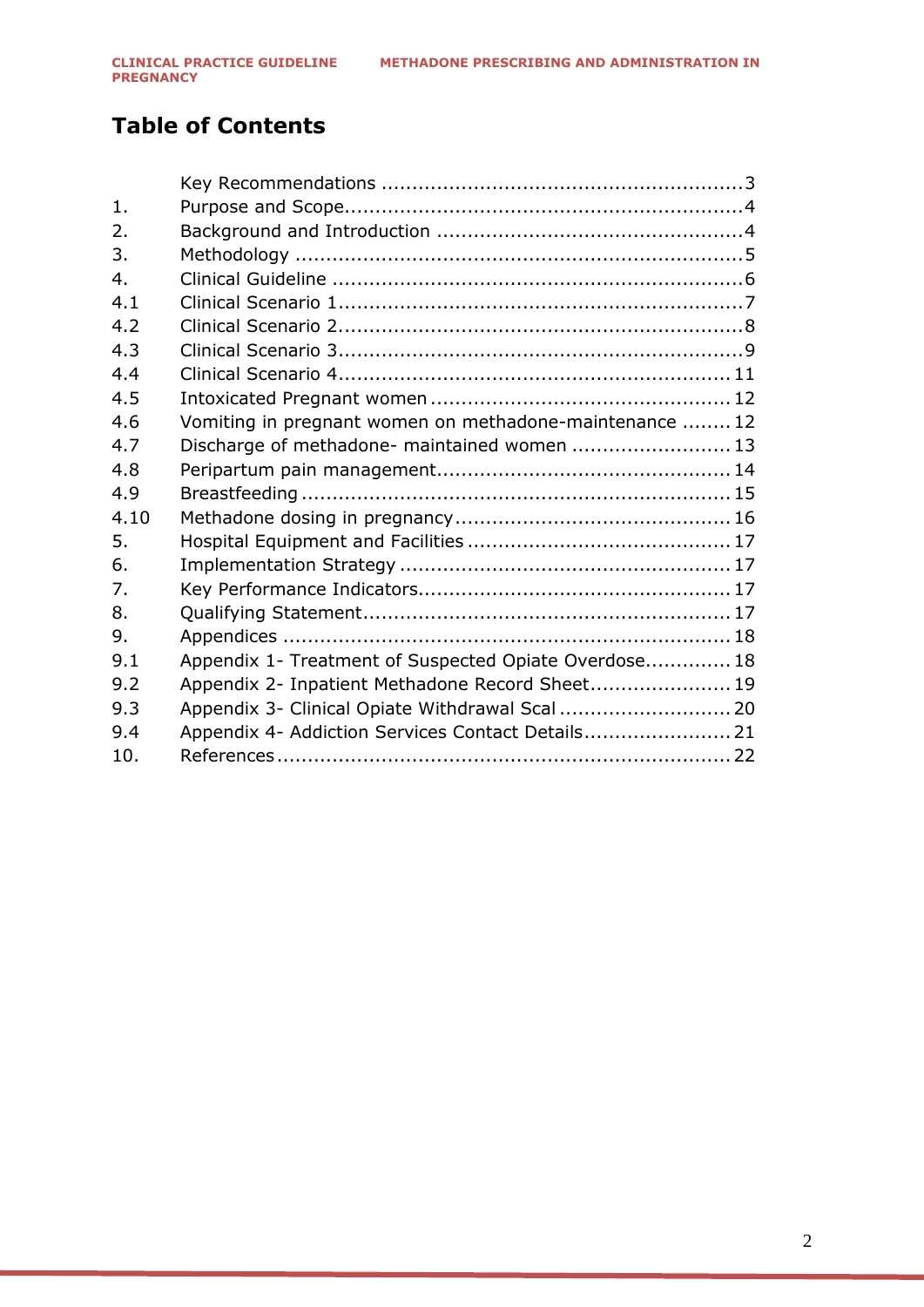## <span id="page-2-0"></span>**Key Recommendations**

- 1. Methadone maintenance treatment is the treatment of choice for opioiddependent pregnant women. In adequate doses, methadone provides stability for the woman during pregnancy, avoiding repeated cycles of intoxication and withdrawal that may adversely affect the fetus.
- 2. Withdrawal from opioids can cause fetal death and preterm delivery. It is important that women who report illicit opiate use are assessed and treated in a timely manner.
- 3. Clear communication between Maternity Hospitals and local Addiction Services is required, particularly in relation to methadone doses and admission/discharge of methadone-maintained women.
- 4. Initiation of methadone may be required in a Maternity Hospital to avoid obstetric complications of opioid withdrawal. Careful initiation is required, as the highest risk of overdose mortality is in the first two weeks on methadone treatment.
- 5. A validated scoring tool should be used to assess signs of opioid withdrawal in opioid-dependent pregnant women.
- 6. Opioid-dependent pregnant women are at risk of under-treatment of peripartum pain.
- 7. Breastfeeding should be encouraged in women who are stable on methadone maintenance treatment unless there are other medical contraindications.
- 8. The maternal methadone dose should be individually adjusted to control maternal craving or withdrawal symptoms.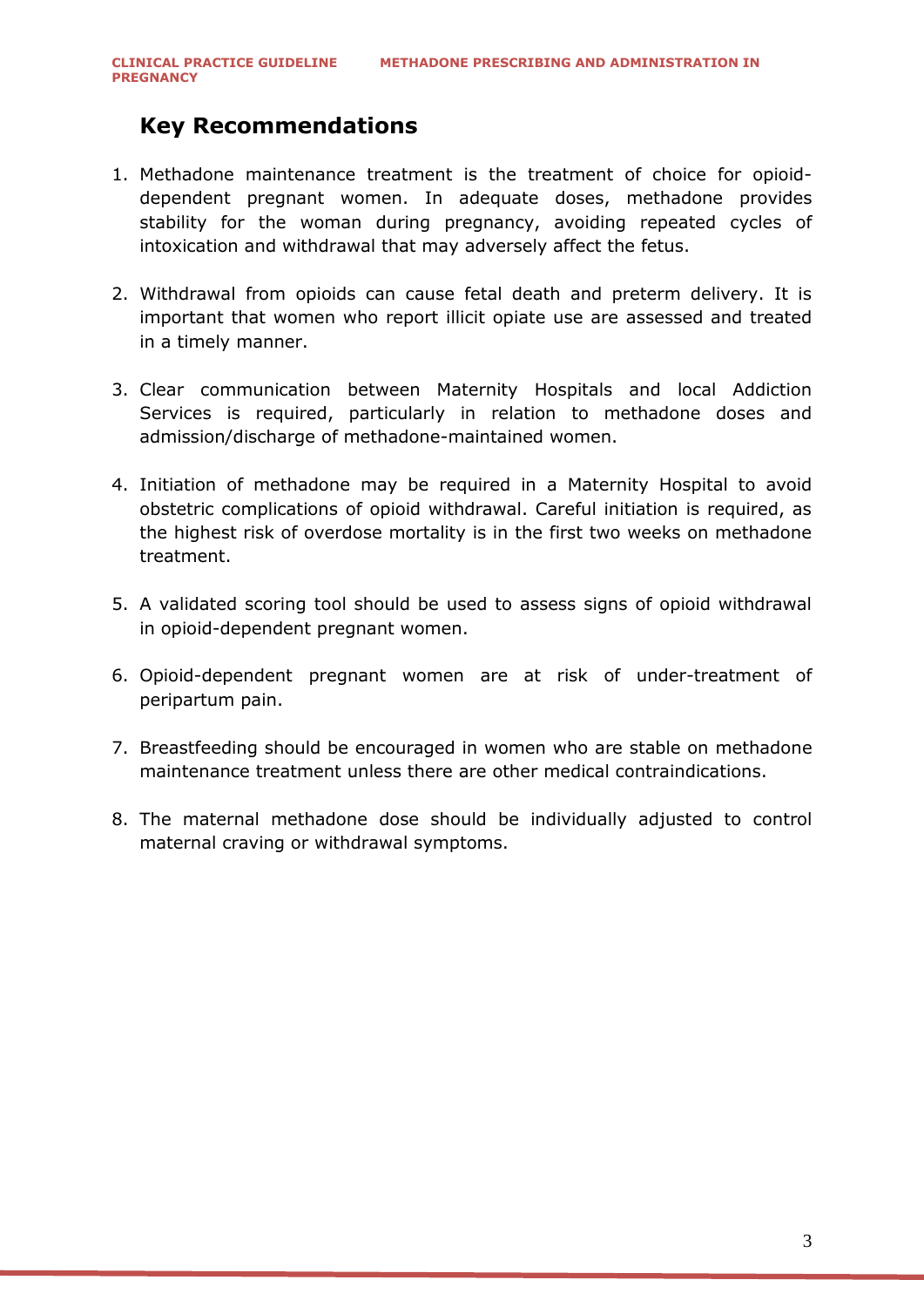## <span id="page-3-0"></span>**1. Purpose and Scope**

The purpose of this guideline is to promote the safe and effective prescribing and administration of methadone in antenatal and postnatal opioid-dependent women. These guidelines are intended for healthcare professionals, particularly those in training, who are working in HSE-funded obstetric and gynaecological services. They are designed to guide clinical judgement but not replace it. In individual cases a healthcare professional may, after careful consideration, decide not to follow a guideline if it is deemed to be in the best interests of the woman.

### <span id="page-3-1"></span>**2. Background and Introduction**

This document provides guidance on the assessment of methadone-maintained women and women currently using illicit opioids. It addresses admission and discharge procedures in Maternity Hospitals, the prescribing and administration of methadone, the management of vomiting in women on methadone, peripartum pain management and breastfeeding in opioid-dependent women treated with methadone.

Methadone is the first-line treatment for the management of opioid-dependent pregnant women, as recommended by UK, US and Australian clinical guidelines (Batki et al, 2005; New South Wales Dept of Health, 2006; Dept of Health UK, 2007). Compared to on-going heroin use, methadone maintenance treatment in the context of multidisciplinary care including antenatal care, has been associated with improved perinatal outcomes including higher birth weights, fewer obstetric complications, less preterm birth and reduced neonatal morbidity(Jones et al, 2012). Methadone maintenance treatment provides stability for the woman during pregnancy, avoiding repeated cycles of intoxication and withdrawal that may adversely affect the fetus (Kaltenbach et al, 1998).

**Withdrawal from opioids can cause fetal death and preterm delivery (Kaltenbach et al, 1998). It is important that women who report illicit opiate use are assessed and treated in a timely manner.**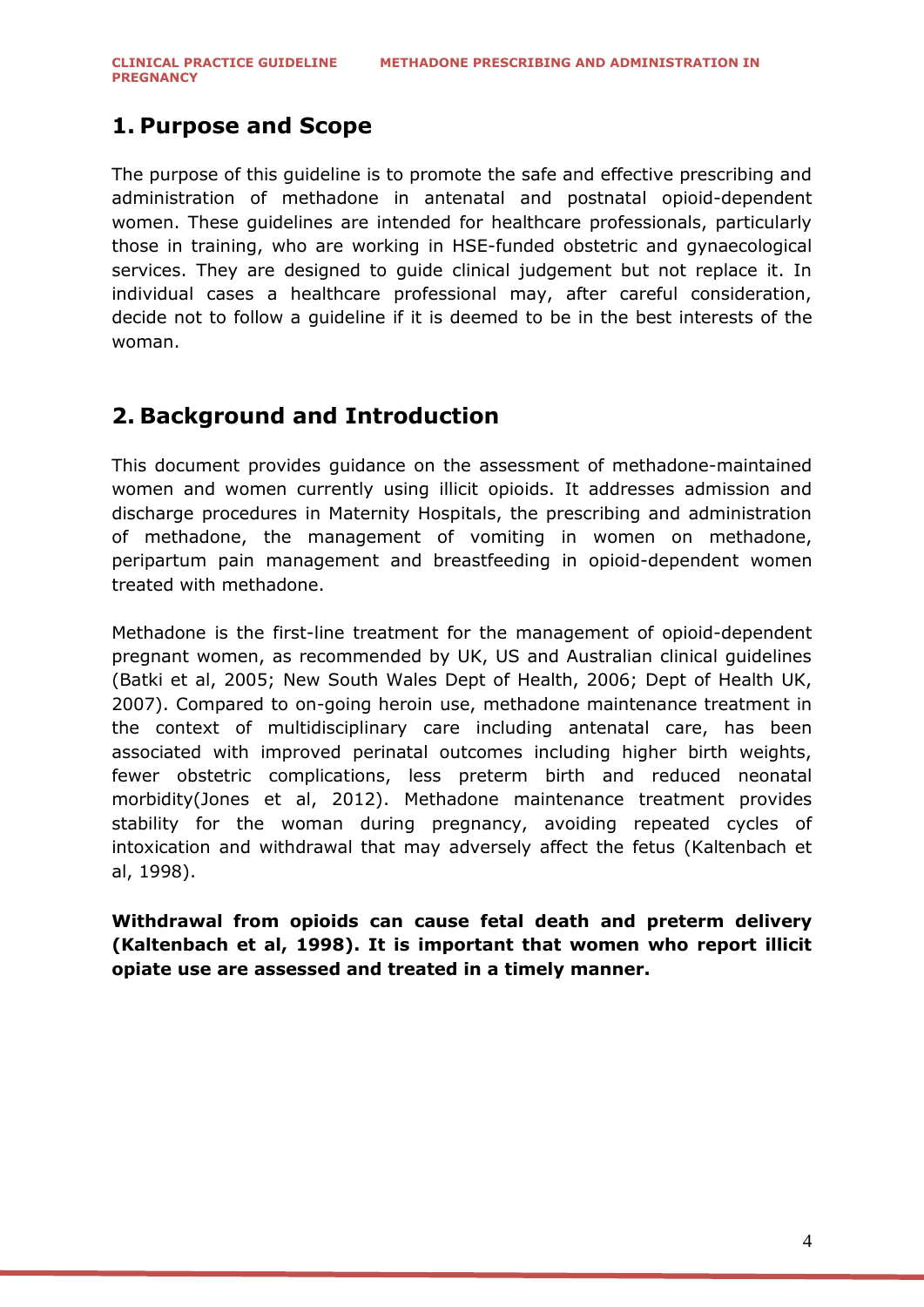## <span id="page-4-0"></span>**3. Methodology**

Medline, EMBASE and the Cochrane Database of Systematic Reviews were searched using terms including pregnancy, opioid related disorders, opiate, abuse/addiction/dependence, methadone, neonatal abstinence syndrome and neonatal withdrawal. Relevant meta-analyses, systematic reviews, interventional and observational studies were reviewed. International clinical guidelines were reviewed from Australia, Canada, UK, USA and the World Health Organisation (SEE REFS).

The principal guideline developer was Dr. Brian Cleary, Senior Pharmacist, Coombe Women and Infants University Hospital. This guideline was developed from a previous guideline developed for use in the three Dublin Maternity Hospitals in 2011. Initial drafts of this document were developed by Justin Gleeson, Deirdre Carmody, Victoire Hurley, Dr. Michael O'Connell and Dr Brian Cleary in May 2010. The draft document was discussed at group meetings of representatives of the three Dublin Maternity Hospitals and the HSE Addiction Services on 23<sup>rd</sup> June and 29<sup>th</sup> November 2010 (including Deirdre Carmody, Dr. Brian Cleary, Dr. Maeve Eogan, Dr. Anne Frankish, Justin Gleeson, Dr. Shane Higgins, Victoire Hurley, Dr. Eamon Keenan, Dr. Michael O'Connell, Dr. John O'Connor and Dr. Brion Sweeney). Comments from the guideline development group were incorporated into a final draft which was circulated to the Drug and Therapeutics Committees of the relevant organisations in February 2011. The guidelines were also presented at a national meeting of healthcare professionals from all the maternity hospitals in Farmleigh House in October 2012.

The guideline was peer-reviewed by Ms Victoire Hurley (Midwifery), Ms Deirdre Carmody (Midwifery), Dr Emma Kilgarriff (GP).

Finally, the guideline was reviewed and endorsed by the Programme's Clinical Advisory Group and National Working Party.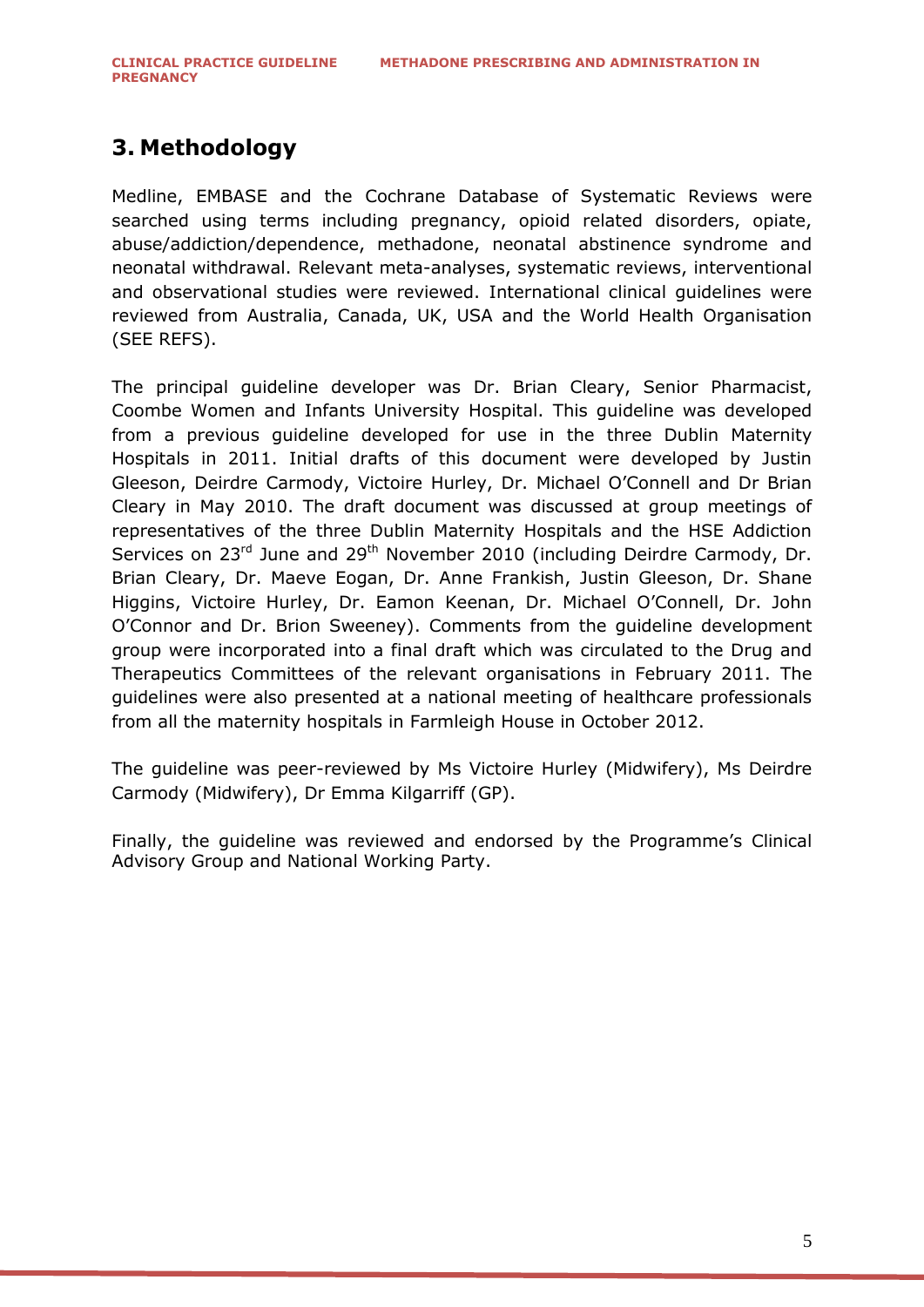# **4. Clinical Guideline**

#### **Background**

Methadone is an opioid agonist used in maintenance treatment of opioid dependence which suppresses opioid craving when given in effective doses. It is a controlled drug with a high dependency potential and a low lethal dose. Methadone should normally be prescribed as a 1mg/mL solution. Methadone should not be given to any women showing signs of intoxication, especially when due to alcohol or other depressant drugs e.g. benzodiazepines.

Most methadone-maintained patients admitted to hospital are known to the Addiction Services. Women are either treated in a methadone maintenance clinic or in primary care, where trained GPs prescribed methadone which is then dispensed by a nominated community pharmacy. Ideally, all women with opioid dependence should attend a specialised or high risk antenatal clinic. In maternity hospitals without a specialised clinic that deals with opioid-dependent women, a single clinic should be nominated to provide continuity of care.

#### **Symptoms and Signs of Overdose**

The symptoms and signs of overdose with methadone parallel those for other opioids, namely profound respiratory depression, pin-point pupils, hypotension, circulatory failure and pulmonary oedema, coma and death. Mydriasis (dilation of the pupil) may replace miosis (constriction of the pupil) as asphyxia intervenes.

#### **For information on the management of suspected overdose see Appendix 1**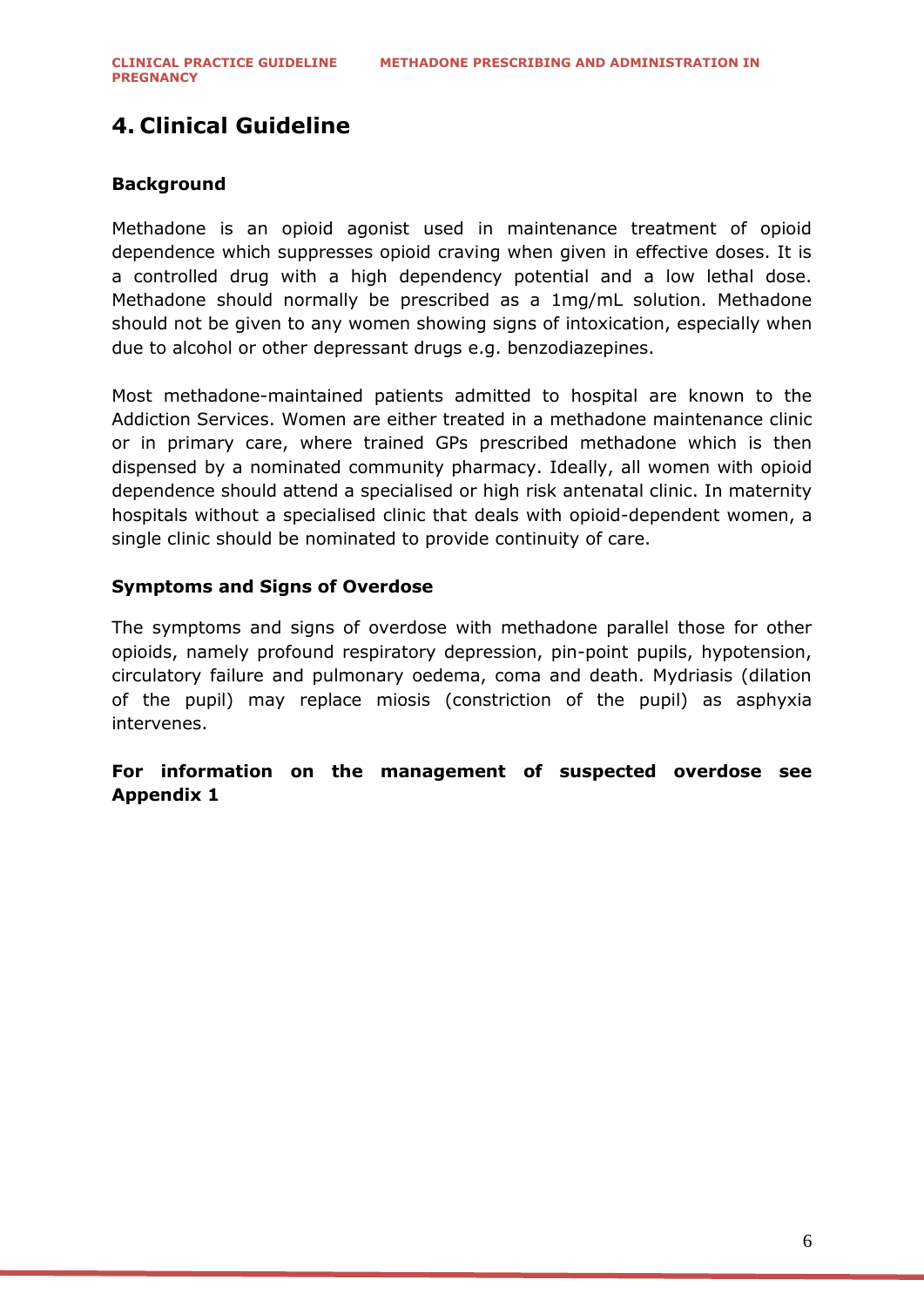# <span id="page-6-0"></span>**4.1 Clinical Scenario 1: Pregnant women admitted and known to be on prescribed methadone from medical record or verbal history**

- **4.1.1** Contact the methadone clinic, or, if the woman is attending a prescribing GP, contact the pharmacy from where the woman's methadone is dispensed and inform them of the woman's admission to hospital (contact numbers of the Addiction Services are available in Appendix 4 or in the Inpatient Methadone Record Sheet in the woman's chart).
- **4.1.2** Confirm: woman's name, date of birth, prescribing methadone clinic or G.P, dose of methadone and when next the methadone is due to be dispensed. Refer to Guidance to Nurses and Midwives on Medication Management section 2- Transcription of Prescription/Telephone Orders (An Bord Altranais, 2007).
- **4.1.3** Contact a member of the relevant medical team regarding the admission at the earliest opportunity to prescribe the woman's methadone.
- **4.1.4** Methadone should be supplied in accordance with the Misuse of Drugs Act. Methadone should be administered in the ward office to ensure woman confidentiality. Two midwives or registered general nurses should supply and sign for methadone in the controlled drug register.
- **4.1.5** On discharge from the hospital the discharging team or midwife should inform the methadone clinic/GP/pharmacy of the amount of methadone provided while the woman was admitted. See section [4.7](#page-12-0) [Discharge of](#page-12-0)  methadone- [maintained women](#page-12-0) for further detail.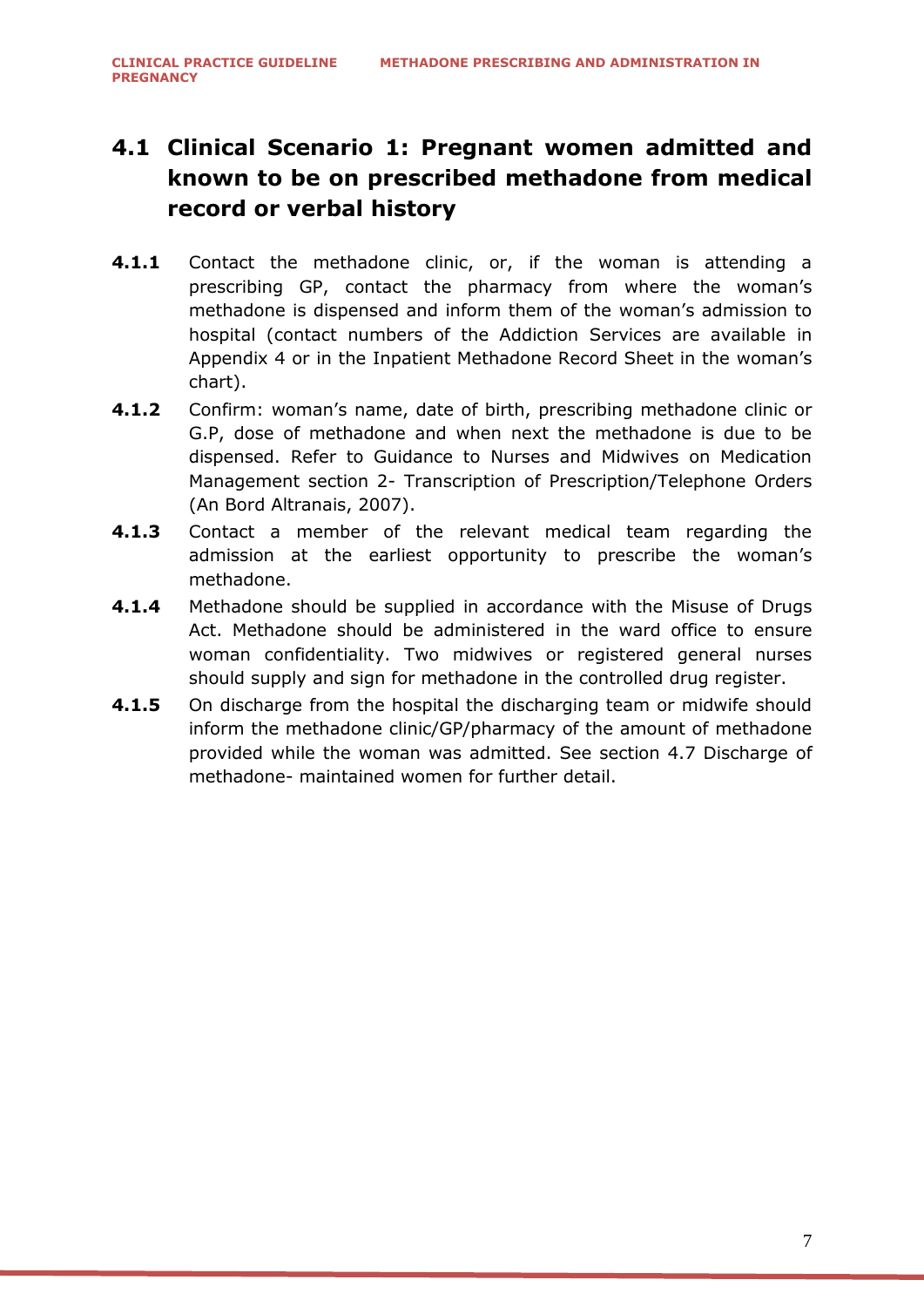## <span id="page-7-0"></span>**4.2 Clinical Scenario 2: Pregnant women admitted with a "take–away" methadone supply.**

- **4.2.1** Women are either on daily supervised methadone or are dispensed unsupervised 'take-away' doses.
- **4.2.2** Women should be advised not to bring in their 'take-away' methadone supply when they are being admitted to the hospital.
- **4.2.3** Under no circumstances should any methadone be stored by the woman at the bedside or in the woman's locker for reasons of health and safety.
- **4.2.4** Any supply of methadone brought in to the hospital by the woman which cannot be sent home should not be used and should be sent to the Pharmacy Department for destruction.
- **4.2.5** If a woman does bring in her 'take-away' methadone supply, the exact amount of methadone sent for destruction in the Hospital Pharmacy should be recorded in the Inpatient Methadone Record Sheet in her chart (see Appendix 2).
- **4.2.6** Contact the methadone clinic, or, if the woman is attending a prescribing GP, contact the pharmacy from where the woman's methadone is dispensed and inform them of the woman's admission to hospital (contact numbers of the Addiction Services are available in Appendix 4 or in the Inpatient Methadone Record Sheet in the woman's chart).
- **4.2.7** Confirm: woman's name, date of birth, prescribing methadone clinic or G.P., dose of methadone and when next the methadone is due to be dispensed. Refer to Guidance to Nurses and Midwives on Medication Management section 2- Transcription of Prescription/Telephone Orders.
- **4.2.8** Contact a member of the relevant medical team regarding the admission at the earliest opportunity to prescribe the woman's methadone.
- **4.2.9** Women might not take all the methadone prescribed to them, for various reasons, in one single dose and may be splitting their dose into two or three portions during the 24 hour period.
- **4.2.10** On discharge from the hospital the discharging team or midwife should inform the methadone clinic/GP/pharmacy of the amount of methadone sent to the Hospital Pharmacy for destruction and the amount dispensed while the woman was admitted. (contact numbers of the Addiction Services are available in Appendix 4 or in the Inpatient Methadone Record Sheet in the woman's chart)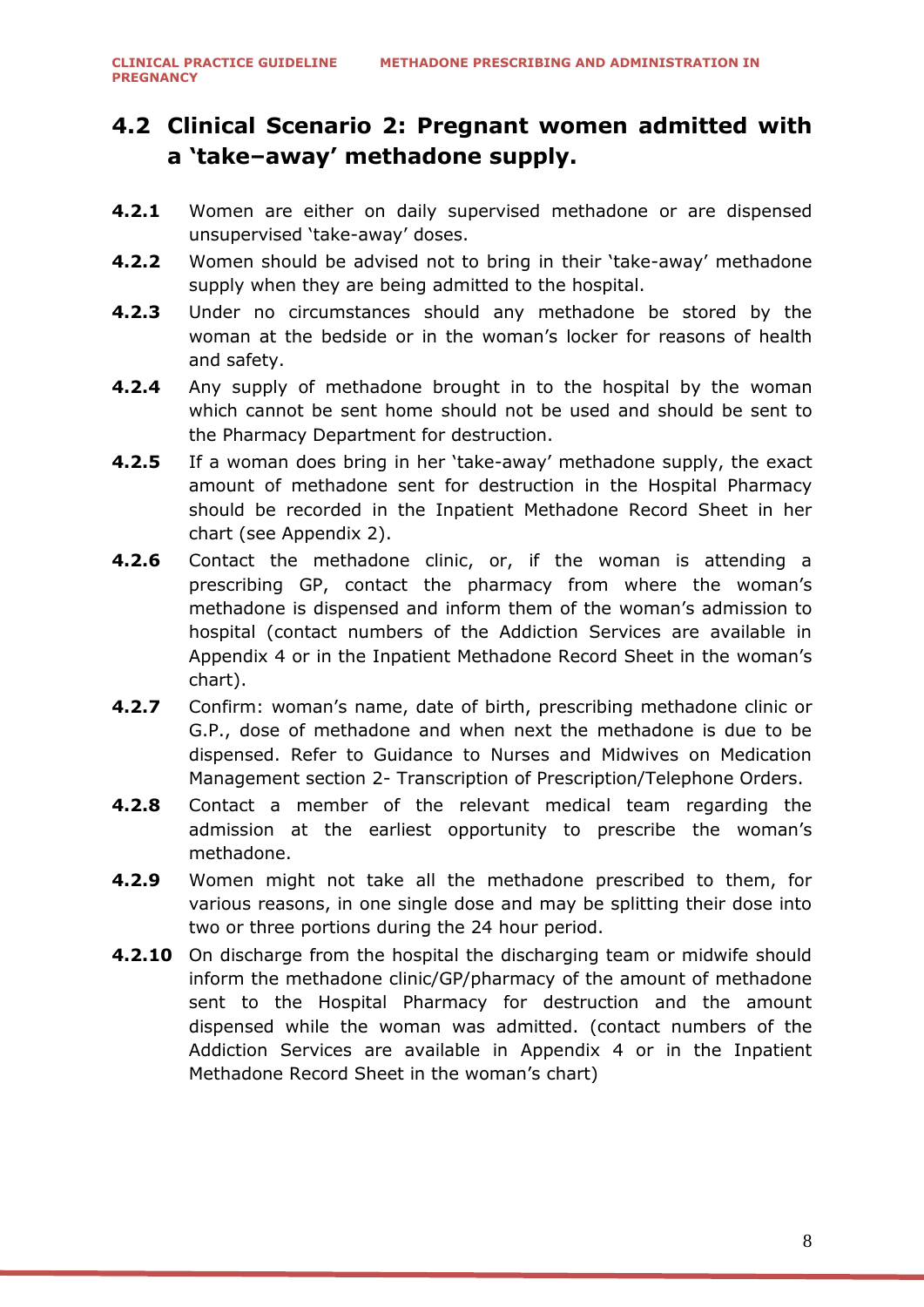# <span id="page-8-0"></span>**4.3 Clinical Scenario 3: Pregnant women admitted to hospital self-reporting heroin use but not registered with the addiction services or a prescribing GP**

- **4.3.1** Withdrawal from opioids can cause fetal death and preterm delivery. It is important that women who report illicit opiate use are assessed and treated in a timely manner.
- **4.3.2** Where possible seek guidance on the initiation of methadone from local Addiction Services (contact numbers of the Addiction Services are available in Appendix 4).
- **4.3.3** A member of the relevant medical team must be contacted regarding admission to organise inpatient care and ensure access to local Addiction Services on discharge.
- **4.3.4** The prescriber must ascertain that a patient is opioid-dependent before prescribing methadone. If there is no evidence of opioid-dependence in the patient's hospital notes then caution is advised. The initial two weeks of treatment with methadone are associated with an increased risk of overdose mortality (Cousins et al, 2011). It is vitally important that the appropriate assessment, titration of doses and monitoring are performed during this period.
- **4.3.5** Obtain the woman's consent for urine toxicology to confirm opioid use.
- **4.3.6** Obtain a supervised urine sample.
- **4.3.7** The sample should be tested using a point-of-care toxicology testing dipstick.
- **4.3.8** For confirmation the urine sample should also be sent for drug toxicology testing before methadone is administered if possible. Do not delay initiation of methadone while awaiting results.
- **4.3.9** Urine toxicology does not confirm dependence or opioid tolerance and should be used alongside clinical judgement.
- **4.3.10** Carry out a physical examination, looking for injection site or track marks or abscesses.
- **4.3.11** Ascertain the extent of the self-reported drug use, method of administration, drug used, for how long, and the quantity used daily (in grams or monetary terms).
- **4.3.12** Observe the woman and assess for signs or symptoms of withdrawal with Clinical Opiate Withdrawal Scale- see Appendix 3).
- **4.3.13** If methadone is warranted based on clinical judgement or if there is evidence of withdrawal prescribe methadone 20mg stat with subsequent observation for signs of intoxication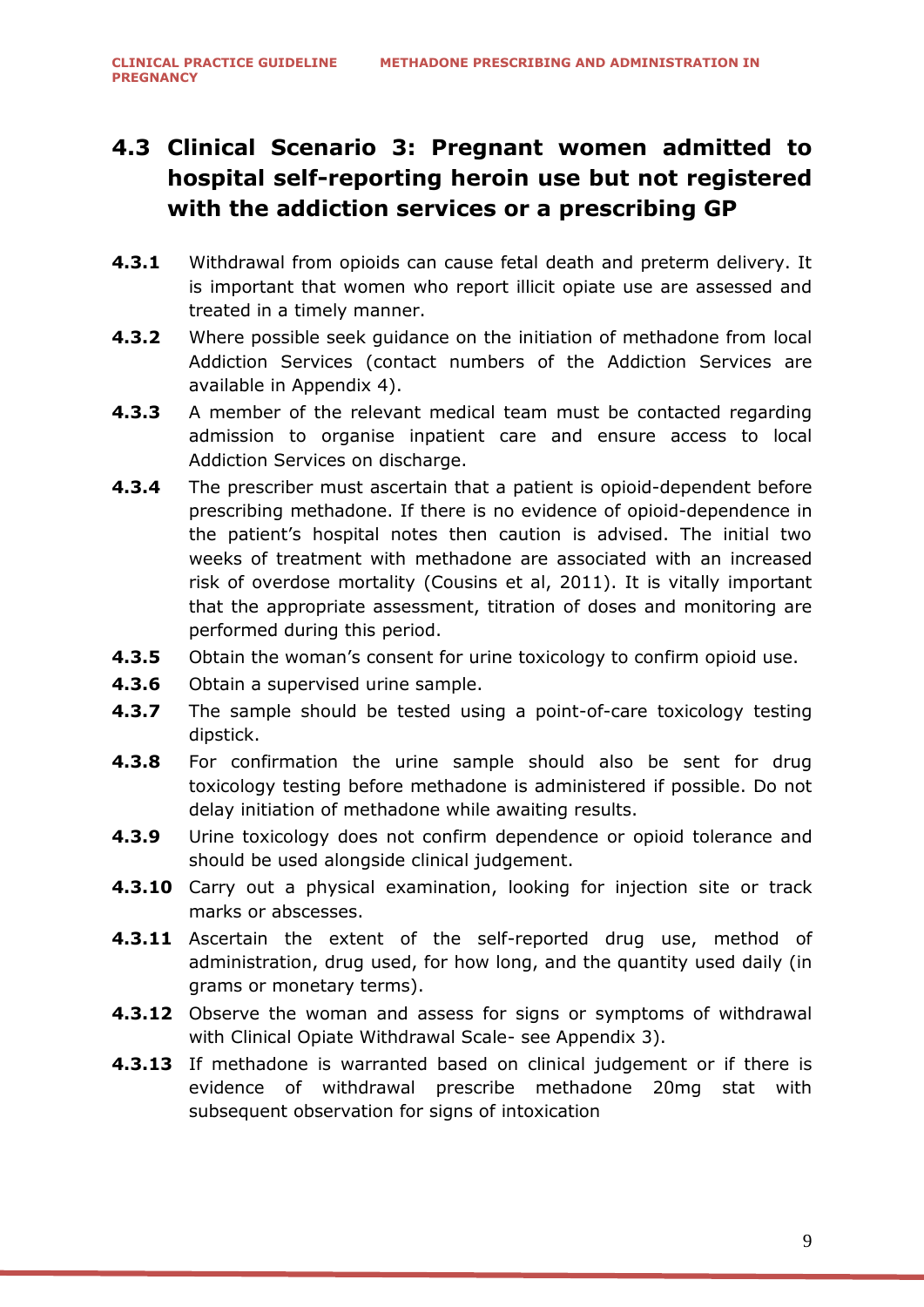- **4.3.14** Assess with Clinical Opiate Withdrawal Scale before any further doses are administered- see Appendix 3.
- **4.3.15** Prescribe an additional 10mg of methadone every 4 hours as needed for withdrawal symptoms (generally up to a total maximum dose of 40mg in the first 24 hours) (BNF, 2010; Seligman et al, 2008; Berghella et al, 2003).
- **4.3.16** Seek advice from local Addiction Services before administering any further methadone if the patient is still displaying signs of withdrawal after the third dose (40mg total).
- **4.3.17** If at any point the woman becomes sedated, increase the frequency of observation and ensure no further methadone is administered until sedation is reversed.
- **4.3.18** Women should be encouraged to remain on the ward for 60-120 minutes after the dose for observation (peak levels are reached after 2- 3 hours).
- **4.3.19** Women should be cautioned about the use of other drugs while on methadone.
- **4.3.20** The day 2 methadone dose should be the total methadone dose administered in the first 24 hours. This should be prescribed as a once daily dose.
- **4.3.21** Reassess the patient for further signs of withdrawal after the day 2 dose. Further doses of 10mg may be administered at 4-6 hour intervals up to a total maximum dose on day 2 of 60mg.
- **4.3.22** Steady state plasma levels are reached after about 7-10 days.
- **4.3.23** All women starting on methadone must be informed of the risks of toxicity and overdose and the need for methadone maintenance as an outpatient if started on treatment in hospital.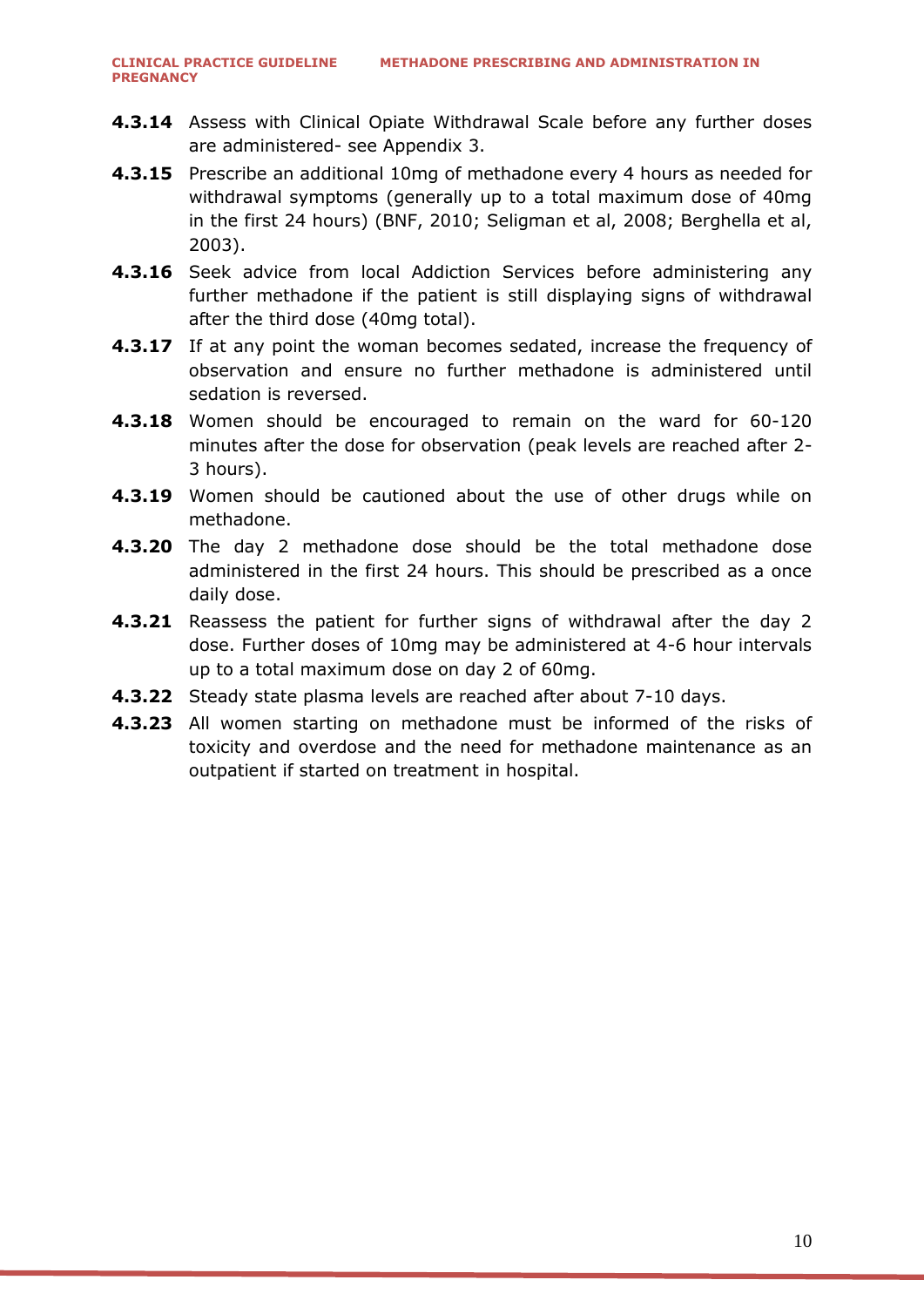# <span id="page-10-0"></span>**4.4 Clinical Scenario 4: Pregnant women admitted looking for a prescribed dose of methadone out of hours and known to be on prescribed methadone from medical record or verbal history**

- **4.4.1** Withdrawal from opioids can cause fetal death and preterm delivery (Kaltenbach, 1998). It is important that women who report illicit opiate use are assessed and treated in a timely manner.
- **4.4.2** In this unexpected situation the woman is admitted to hospital 'out of hours' requesting a dose of methadone as she has missed her dose in the methadone clinic or pharmacy. As it is out of hours the dosage or dispensing details for that day cannot be confirmed with the dispensing clinic or pharmacy.
- **4.4.3** Methadone should not be administered on an outpatient basis. The woman should be admitted for assessment.
- **4.4.4** Before prescribing any methadone, the prescriber should assess the woman for opioid withdrawal using the Clinical Opiate Withdrawal Scale (Appendix 3).
- **4.4.5** As methadone has a half-life of approximately 24 hours, caution needs to be exercised and up to a maximum of half the woman's current dose should be prescribed as the patient's clinic/pharmacy will likely be open before 36hrs since last dose.
- **4.4.6** The woman will need observation for signs of withdrawal or signs of opiate toxicity (see section 5.3).
- **4.4.7** Further management as per Clinical Scenario 1(see section [4.1\)](#page-6-0).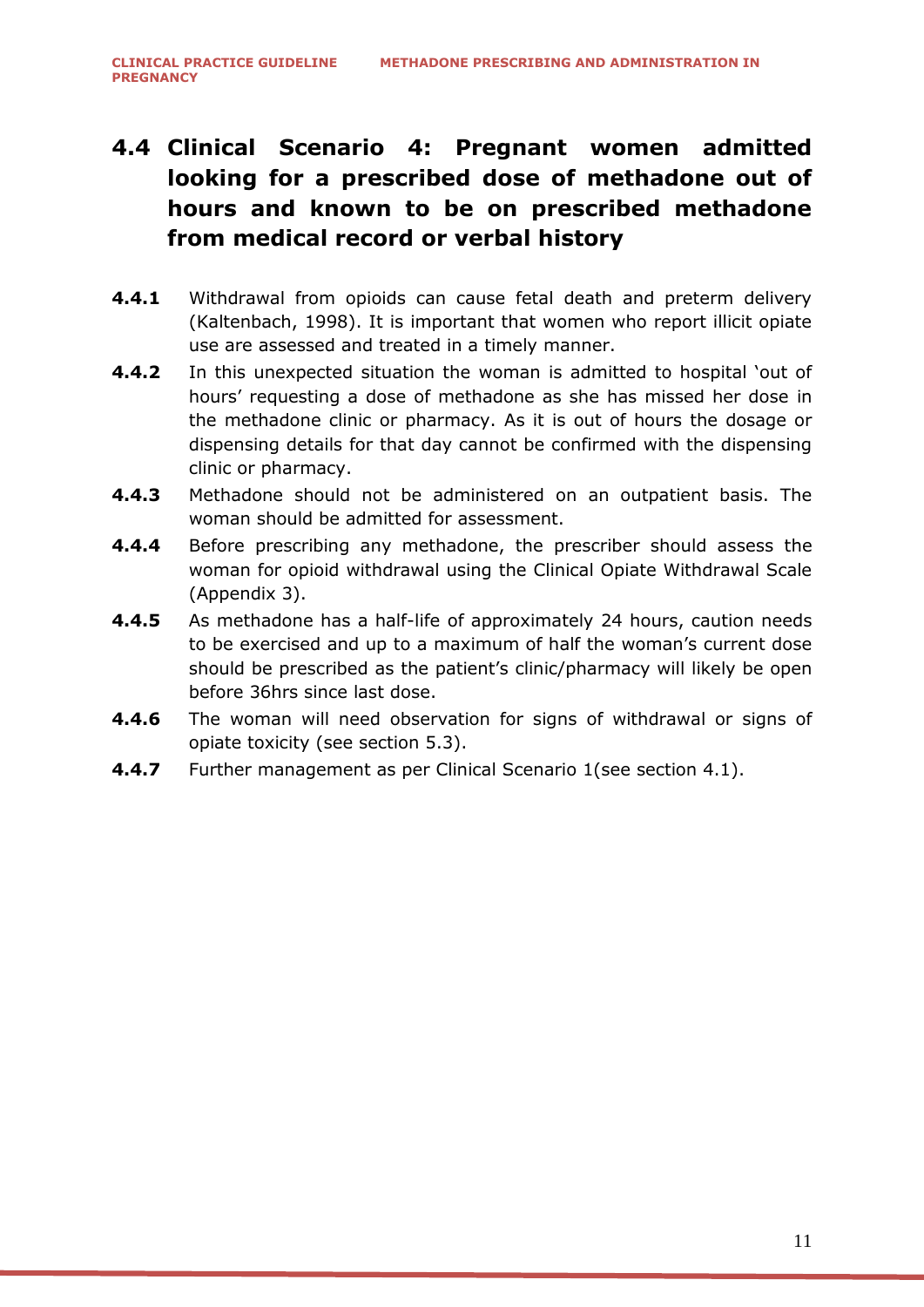### <span id="page-11-0"></span>**4.5 Intoxicated pregnant women**

- **4.5.1** In most reviews of methadone-related deaths concurrent use of sedatives such as benzodiazepines and alcohol was found to play a contributory role.
- **4.5.2** Intoxicated women must not be dispensed methadone until they have been medically assessed and found to be unimpaired.

### <span id="page-11-1"></span>**4.6 Vomiting in pregnant women on methadonemaintenance treatment**

- **4.6.1** To minimise risk of vomiting methadone during pregnancy:
	- Discourage ingesting methadone on an empty stomach.
	- Encourage women to sip their dose slowly.
	- Consider splitting the dose or giving an anti-emetic before dosing if the dose of methadone appears to consistently cause vomiting.
- **4.6.2** If a woman vomits constantly and not necessarily in relation to her dose of methadone, she should be assessed for other causes of vomiting e.g. hyperemesis gravidarum or urinary tract infection.
- **4.6.3** In cases of persistent vomiting it may be useful to consider another brand of methadone, which the woman may find more tolerable.
- **4.6.4** If a methadone dose is vomited by a woman:
	- Within 10 minutes of dosing: consider giving a repeat dose
	- Within 10-30 minutes of dosing: consider giving half a repeat dose
	- More than 30 minutes after dosing: consider giving half a repeat dose only if withdrawal occurs (see Clinical Opiate Withdrawal Scale- Appendix 3)
	- Consider if the entire dose is likely to have been vomited.
- **4.6.5** Vomiting of a methadone dose may lead to maternal and fetal withdrawal. It is preferable that staff have observed the vomiting, but since it is unlikely that all stomach contents are expelled during a vomit, it is still difficult to be sure how much of the dose has been absorbed. Where there is doubt, every effort should be made for the woman to be reassessed by an experienced doctor 4 to 6 hours after vomiting the methadone administered, when the effects of methadone should be at their peak, to determine whether an additional small dose is required.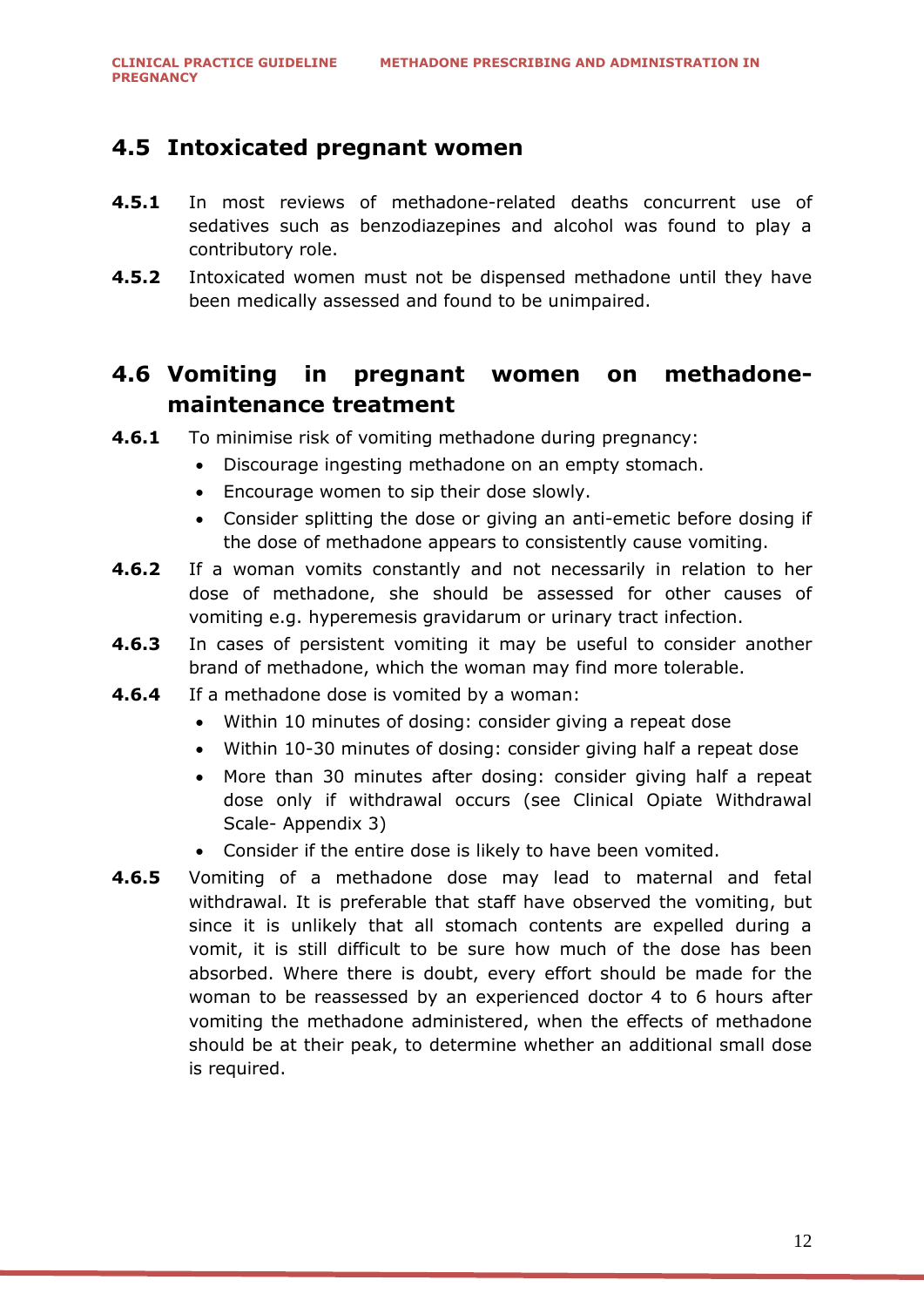### <span id="page-12-0"></span>**4.7 Discharge of methadone- maintained women**

**4.7.1** Contact the methadone clinic or, if the woman is attending a prescribing GP for methadone, the pharmacy where the woman is dispensed her methadone (documented on the Inpatient Methadone Record Sheet in her chart) on the day of discharge and inform them of:

> i) the amount of methadone sent to the Hospital Pharmacy for destruction (if any)

ii) the amount of methadone dispensed while the patient was admitted iii) any opioids administered while the woman was admitted

(see the Inpatient Methadone Record Sheet in her chart- Appendix 2).

- **4.7.2** Under no circumstances should women be discharged with supplies of methadone issued from hospital stock.
- **4.7.3** Do not give women a discharge prescription for methadone or benzodiazepines.
- **4.7.4** If a woman wishes to be discharged unexpectedly during a weekend then it should be explained that there is limited access to dispensing methadone clinics, prescribing community GP's and some pharmacies. The majority of community agencies dispensing methadone close on bank holidays and dispense sufficient quantities of methadone the day before the bank holiday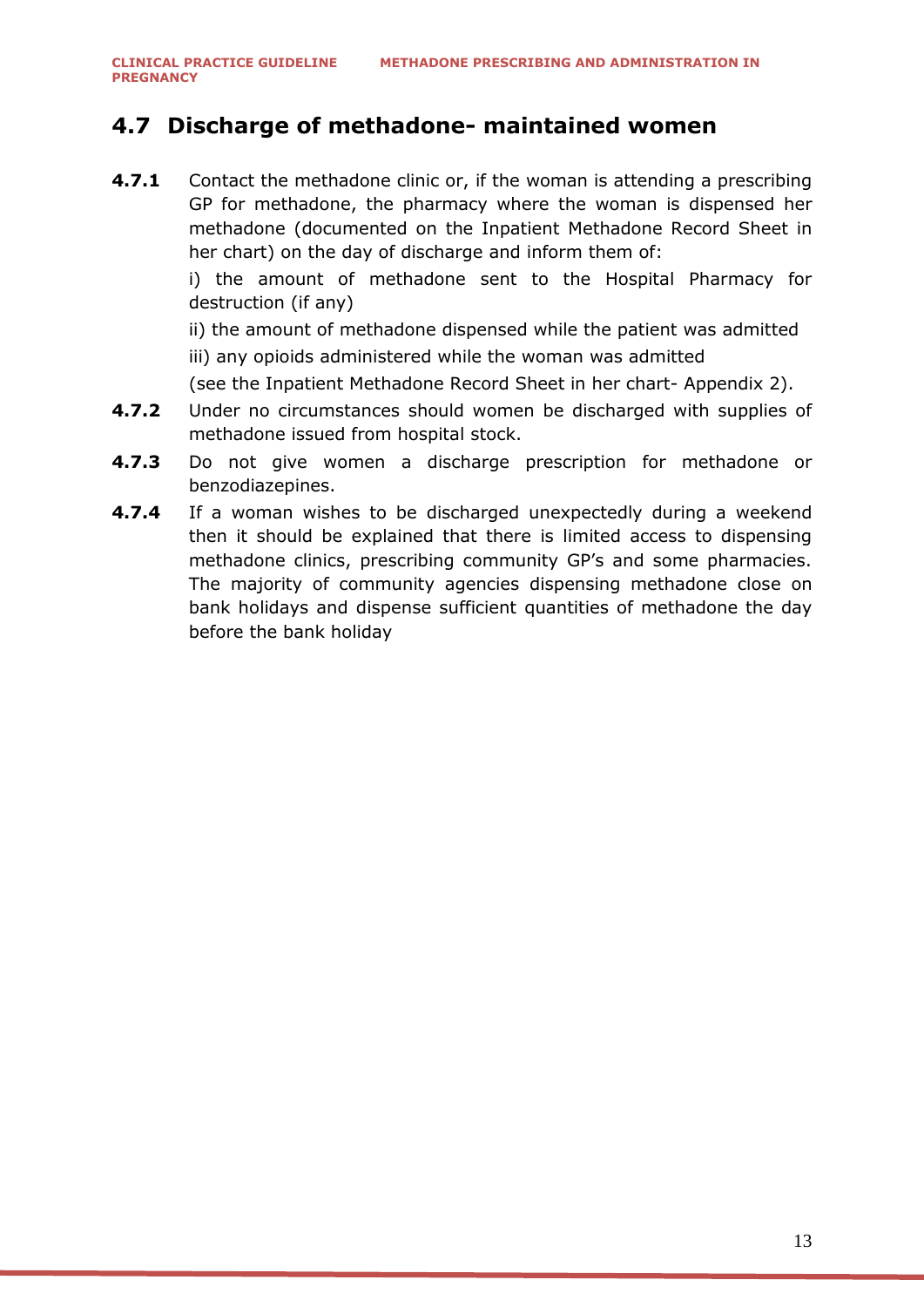## <span id="page-13-0"></span>**4.8 Peripartum pain management**

#### **Background**

Opioid-dependent patients are at risk of under-treatment of acute pain (Mehta and Langford, 2009). This may be due to opioid tolerance, misperceptions about drug seeking behaviour and expectation of analgesic effects of maintenance methadone (Hoflich et al, 2012).

- **4.8.1** Opioid-dependent pregnant women should be offered the same options for pain relief as any other woman in labour or the postpartum period (ACOG, 2012). Maintenance doses of methadone will not provide adequate pain relief to opioid-dependent women.
- **4.8.2** Some patients may be concerned about the risk of relapse of illicit opioid use after use of opioid analgesics. Patients should be reassured that there is no evidence that analgesic use of opioids leads to relapse of illicit drug use (Mehta and Langford, 2009).
- **4.8.3** In general, opioid-dependent women will require higher doses of opioids to achieve an equivalent analgesic effect compared with other patients.
- **4.8.4** There should be an awareness of possible additive effects- the postpartum patient who receives opioid therapy in addition to methadone should be closely monitored for symptoms of over-sedation with subsequent dose adjustment if required
- **4.8.5** If a patient is prescribed opioids besides methadone while in hospital, this should be recorded on the Inpatient Methadone Record Sheet in her chart. The Addiction Clinic or GP should be informed of this opioid use as it may affect the interpretation of subsequent urine toxicology testing.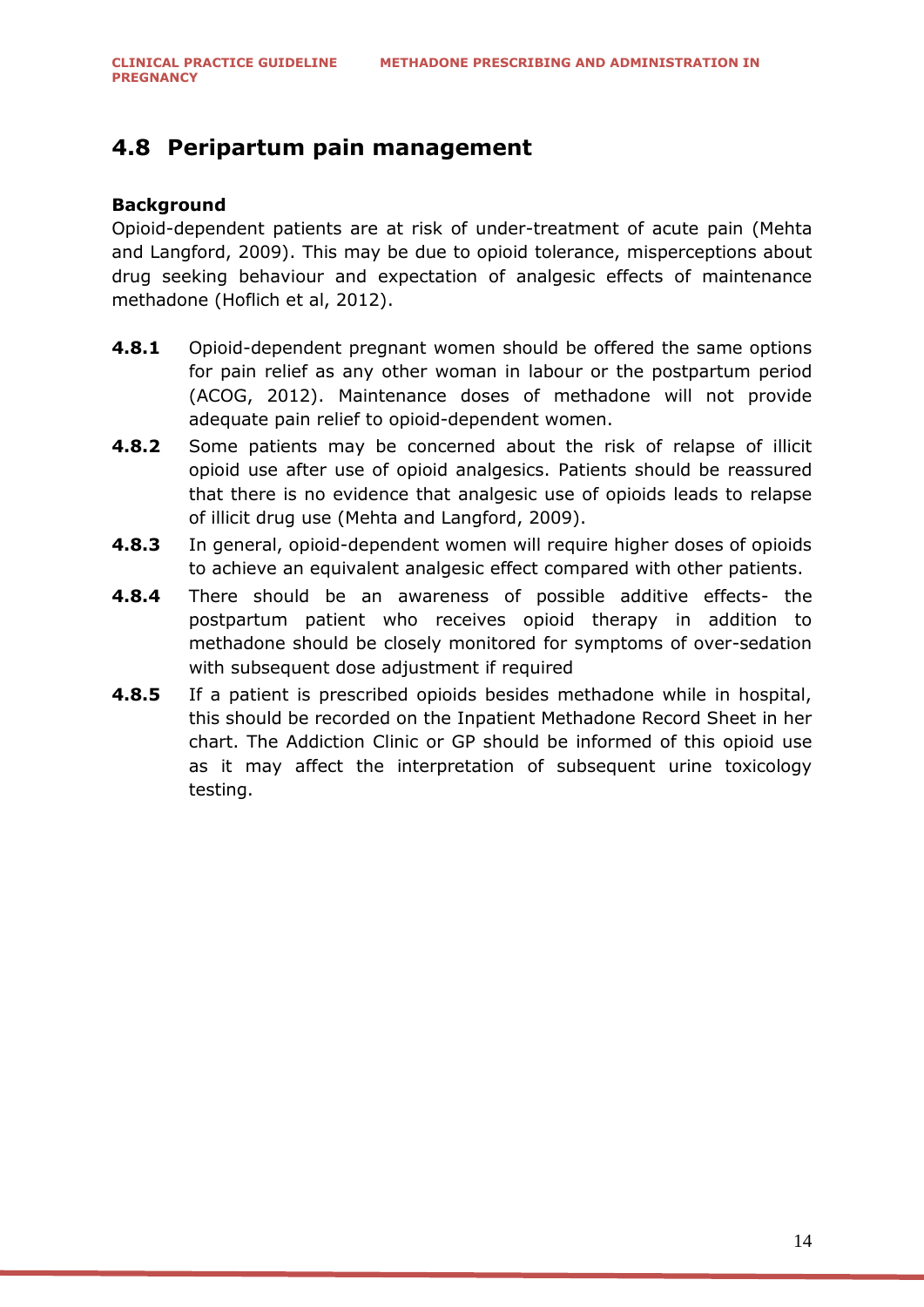## <span id="page-14-0"></span>**4.9 Breastfeeding**

#### **Background**

The issue of breastfeeding in women with a history of drug misuse can be clinically challenging (Jansson, 2009). International clinical guidelines from the USA, Canada, Australia and New Zealand encourage methadone-maintained women to breastfeed in the absence of contraindications. A 2001 review of the American Academy of Paediatrics guidance on medications and lactation classified methadone as "usually compatible with breastfeeding". This is a change from a previous version of the guideline which recommended that it was only compatible with breastfeeding at maternal doses below 20 mg per day (Wilson, 1990).

- **4.9.1** Breastfeeding should be encouraged in women who are stable on methadone maintenance treatment unless there are other medical contraindications (Lactmed. Methadone, 2012).
- **4.9.2** Clinical judgement should be used in determining whether breastfeeding is appropriate for an individual woman and her baby. Contraindications to breastfeeding include:
	- HIV infection
	- Ongoing illicit drug use
- **4.9.3** Minimal levels of methadone are found in breast milk regardless of dose.
- **4.9.4** Breastfeeding may attenuate the severity of NAS and lead to earlier hospital discharge (Phillip et al, 2003; Dryden et al, 2008; Pritham et al, 2012).
- **4.9.5** Abrupt weaning of breastfed infants of women on methadone maintenance can result in infant withdrawal symptoms.
- **4.9.6** Diazepam and other commonly used benzodiazepines are excreted into the breast milk and have active metabolites. Accumulation may occur with repeated doses, leading to sedation, particularly in a newborn or preterm infant.
- **4.9.7** Seek advice on the safety of other concomitantly prescribed medicines in breastfeeding.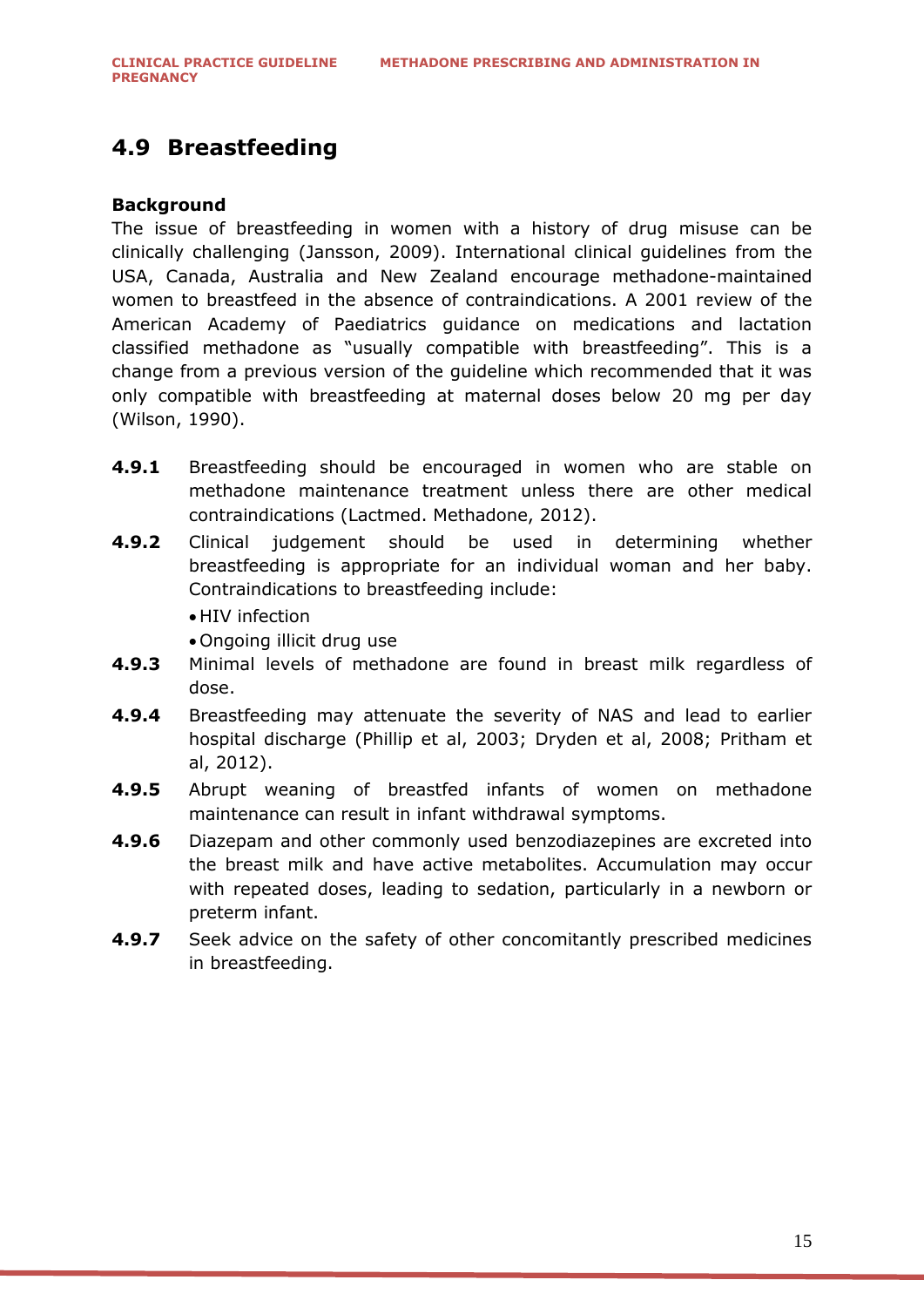## <span id="page-15-0"></span>**4.10 Methadone dosing in pregnancy**

#### **Background**

There have been conflicting findings on the relationship between the methadone dose and development of NAS since the earliest reports of gestational methadone use (Blinick, 1968; Reddy et al, 1971). A recent meta-analysis reported that there was no consistent statistically significant difference in the incidence of NAS with differing doses of methadone (Cleary et al, 2010). Women frequently request detoxification or dose reductions during pregnancy, in the hope of reducing the risk of NAS (Dept of Health, UK 2007). There is no compelling evidence to support the lowering of maternal methadone doses during pregnancy in the hope of avoiding NAS (Batki et al, 2005).

The issue of appropriate methadone dosing during pregnancy is further complicated by pregnancy-associated pharmacokinetic changes. Plasma methadone concentrations have been shown to be lower during pregnancy than in the postpartum period (Pond et al, 1985). These differences may be due to physiological changes such as increased total body water, a larger tissue reservoir, enhanced hepatic, placental and fetal clearance of methadone during pregnancy or a reduction in the absorption of methadone after oral administration (Szeto et al, 1982; Swift et al, 1989; Jarvis et al, 1999; Wolff et al, 2005; Hieronymous et al, 2006). Consequent reductions in plasma methadone levels over the course of pregnancy may put women at risk of relapse of illicit drug use.

- **4.10.1** The maternal methadone dose should be individually adjusted to control maternal craving or withdrawal symptoms.
- **4.10.2** Adequacy of the maternal methadone dose should be reassessed at regular intervals during pregnancy. An inadequate methadone dose may result in subtle signs and symptoms of opioid withdrawal and lead to fetal stress and increased likelihood of maternal illicit drug use.
- **4.10.3** Pharmacokinetic changes in pregnancy may lead to the need for higher methadone doses to achieve consistent plasma methadone levels, particularly in the third trimester.
- **4.10.4** Withdrawal from methadone is not recommended during pregnancy due to high relapse rates and the risks associated with resumption of maternal illicit drug use.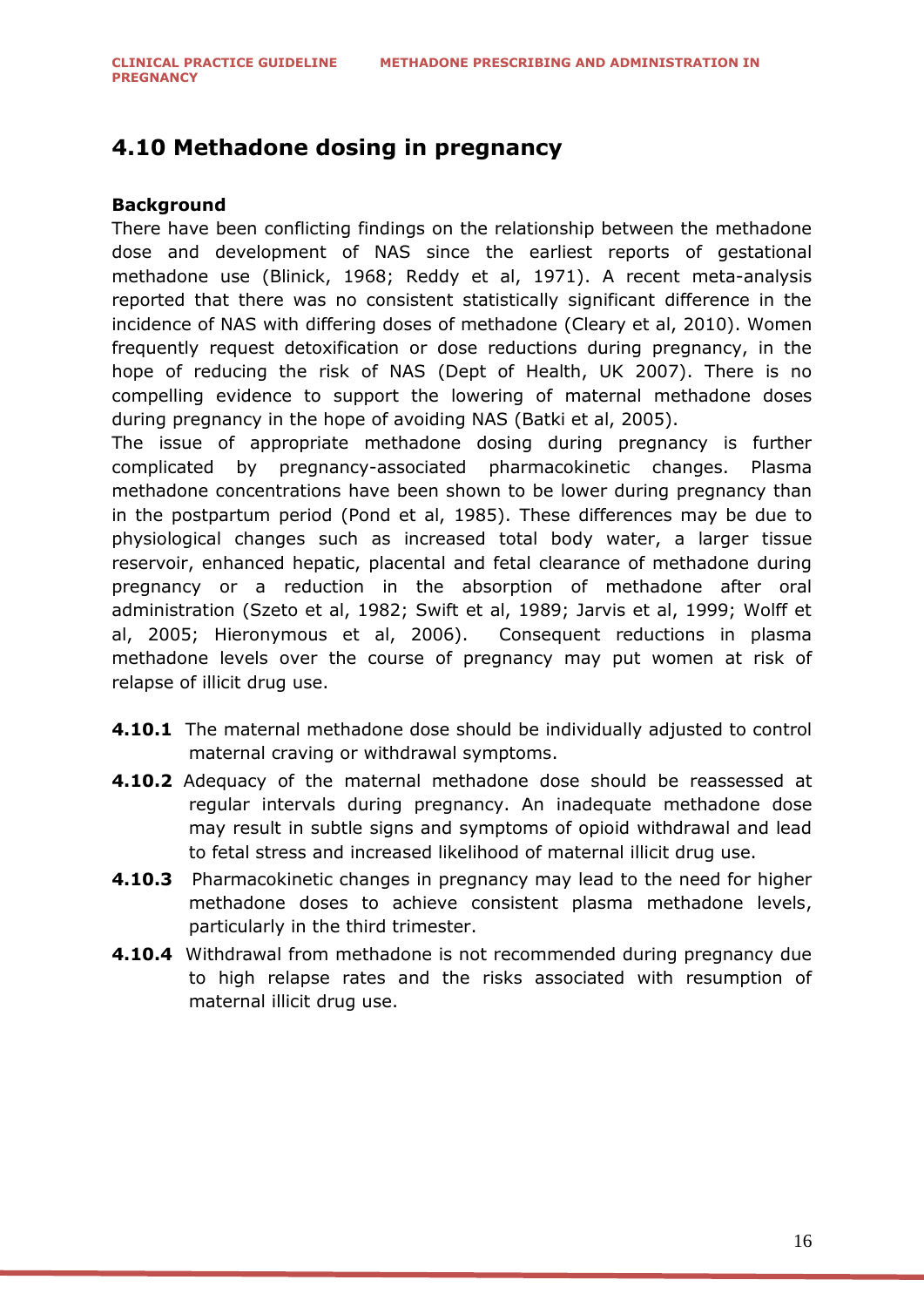## <span id="page-16-0"></span>**5. Hospital Equipment and Facilities**

Point of care urine toxicology testing strips are required in all maternity units to allow objective assessment of maternal methadone or illicit opioid use.

## <span id="page-16-1"></span>**6. Implementation Strategy**

- Distribution of guideline to all members of the Institute and to all maternity hospitals.
- Implementation through HSE Obstetrics and Gynaecology programme local implementation boards.
- Distribution to other interested parties and professional bodies.

### <span id="page-16-2"></span>**7. Key Performance Indicators**

<span id="page-16-3"></span>To be developed.

### **8. Qualifying Statement**

This guideline has been prepared to promote and facilitate standardisation and consistency of practice, using a multidisciplinary approach. Clinical material offered in this guideline does not replace or remove clinical judgement or the professional care and duty necessary for each pregnant woman. Clinical care carried out in accordance with this guideline should be provided within the context of locally available resources and expertise.

This Guideline does not address all elements of standard practice and assumes that individual clinicians are responsible for:

- Discussing care with women in an environment that is appropriate and which enables respectful confidential discussion.
- Advising women of their choices and ensure informed consent is obtained.
- Meeting all legislative requirements and maintaining standards of professional conduct.
- Applying standard precautions and additional precautions, as necessary, when delivering care
- Documenting all care in accordance with local and mandatory requirements.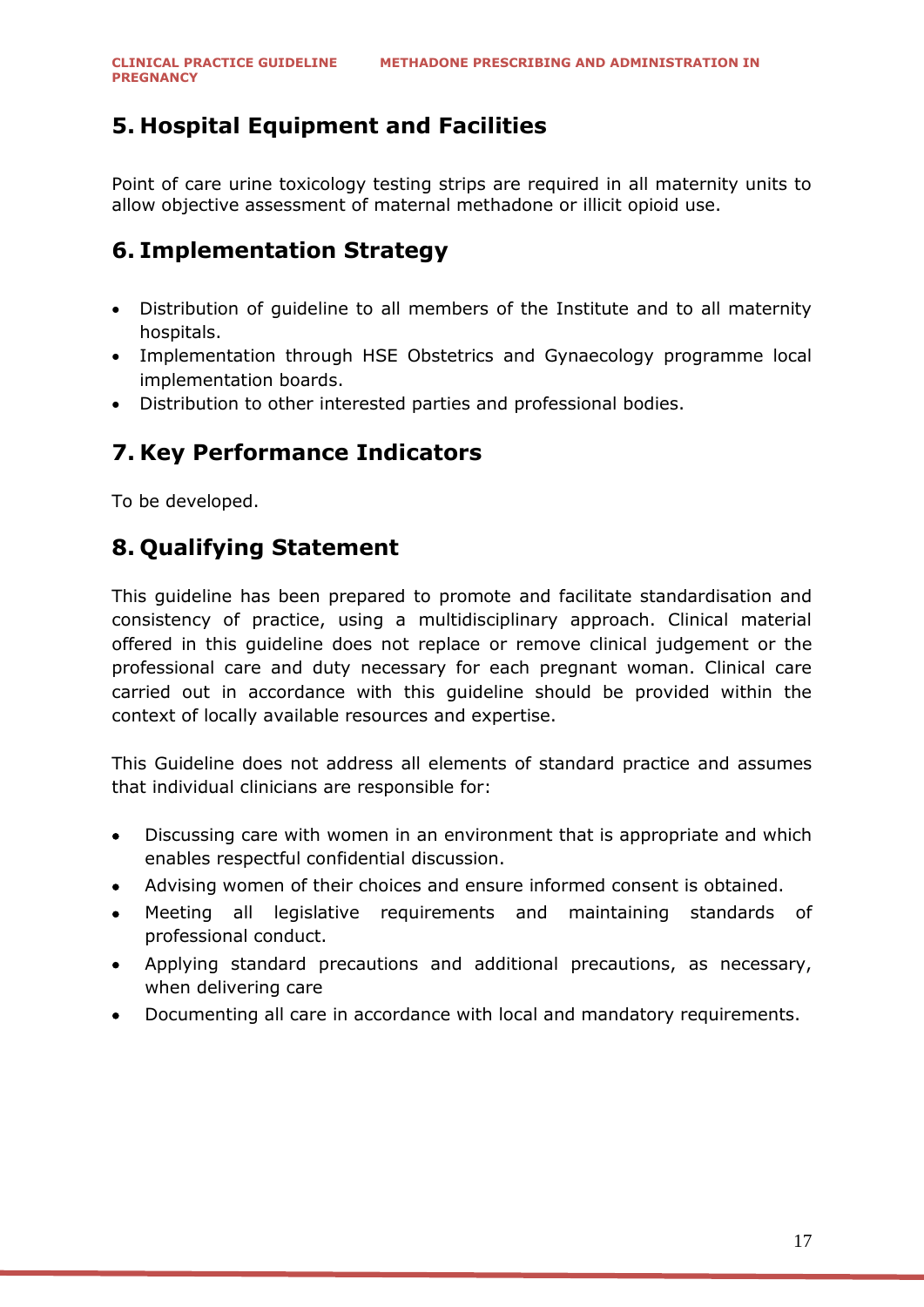## <span id="page-17-0"></span>**9. Appendices**

#### <span id="page-17-1"></span>**Appendix 1- Treatment of Suspected Opiate Overdose**

- Anaesthetic staff should be consulted at the earliest opportunity.
- Assess the patient for respiratory depression- if the respiratory rate is less than 12 breaths per minute consider the need for naloxone.
- **CAUTION! Naloxone will precipitate acute opiate withdrawal which may lead to preterm labour.**
- Naloxone is the treatment of choice for the reversal of coma and the restoration of spontaneous respiration.
- In opioid-dependent patients the administration of the recommended dose of an opioid antagonist may precipitate an acute withdrawal syndrome. The severity will depend on the degree of physical dependence and the dose of naloxone administered.
- If the patient is unresponsive, a bolus dose of naloxone should be administered. Naloxone is available as a 0.4mg/mL injection. It is administered by intravenous injection of 0.4–2mg; if no responserepeat at intervals of 2–3 minutes to a maximum of 10mg (then review diagnosis). (BNF 60)
- If the patient is responsive, but has severe respiratory depression (respiratory rate < 8 breaths/minute) naloxone should be administered with extreme care and by titration with smaller than usual doses of naloxone (give 100-200 micrograms; if response inadequate, give subsequent doses of 100 micrograms every 2 minutes. (BNF 60)
- Further doses of naloxone may be required if respiratory function deteriorates. Naloxone has a short duration of action (repeated doses or infusion may be necessary to reverse effects of opioids with longer duration of action) (BNF 60).
- Consider benzodiazepine toxicity, seek advice expert advice from the Poisons Information Centre of Ireland (01 8379964 or 8092566) before the use of flumazenil (BNF 60).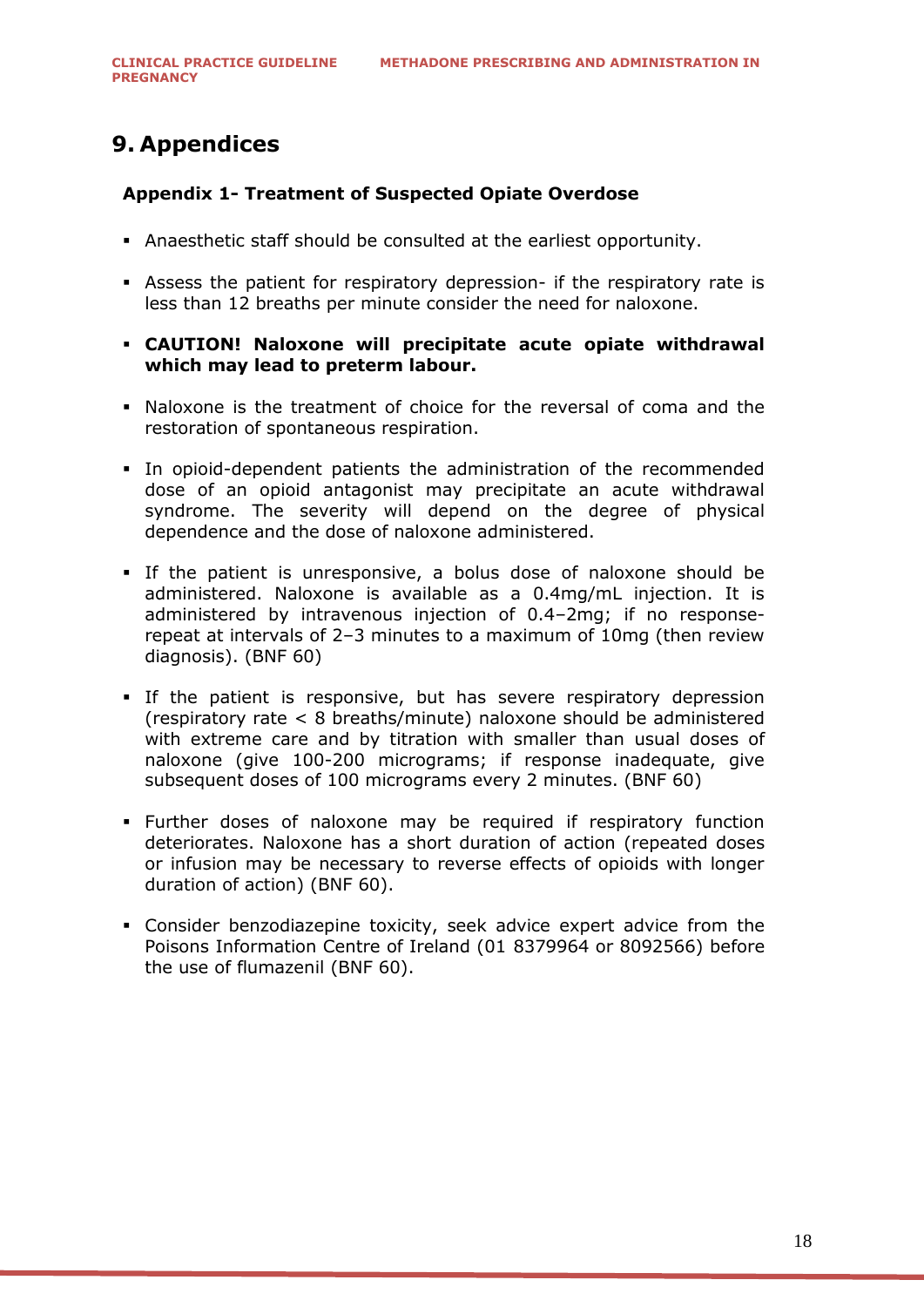#### <span id="page-18-0"></span>**Appendix 2 - Inpatient Methadone Record Sheet**

| Dispensing Clinic/Pharmacy:<br>Phone:<br>Fax: |  |
|-----------------------------------------------|--|
| Patient Sticker here                          |  |
| Prescriber:                                   |  |
| Phone:                                        |  |
| Fax:                                          |  |

### **On each admission: methadone dose confirmed/pharmacy notified of admission:**

| <b>Date</b> | <b>Methadone Dose</b> | <b>Confirmed with</b> | <b>Signature</b> |
|-------------|-----------------------|-----------------------|------------------|
|             |                       |                       |                  |
|             |                       |                       |                  |
|             |                       |                       |                  |
|             |                       |                       |                  |
|             |                       |                       |                  |

**On discharge: Pharmacy/Prescriber informed of methadone dispensed and any opioids administered as an inpatient:**

| <b>Date</b> | <b>Confirmed with</b> | <b>Signature</b> |
|-------------|-----------------------|------------------|
|             |                       |                  |
|             |                       |                  |
|             |                       |                  |
|             |                       |                  |
|             |                       |                  |

**"Take away" methadone returned to pharmacy for destruction:**

| Date | Amount   Midwife/Nurse | Pharmacist       | <b>Date</b> |
|------|------------------------|------------------|-------------|
|      | <b>Signature</b>       | <b>Signature</b> |             |
|      |                        |                  |             |
|      |                        |                  |             |
|      |                        |                  |             |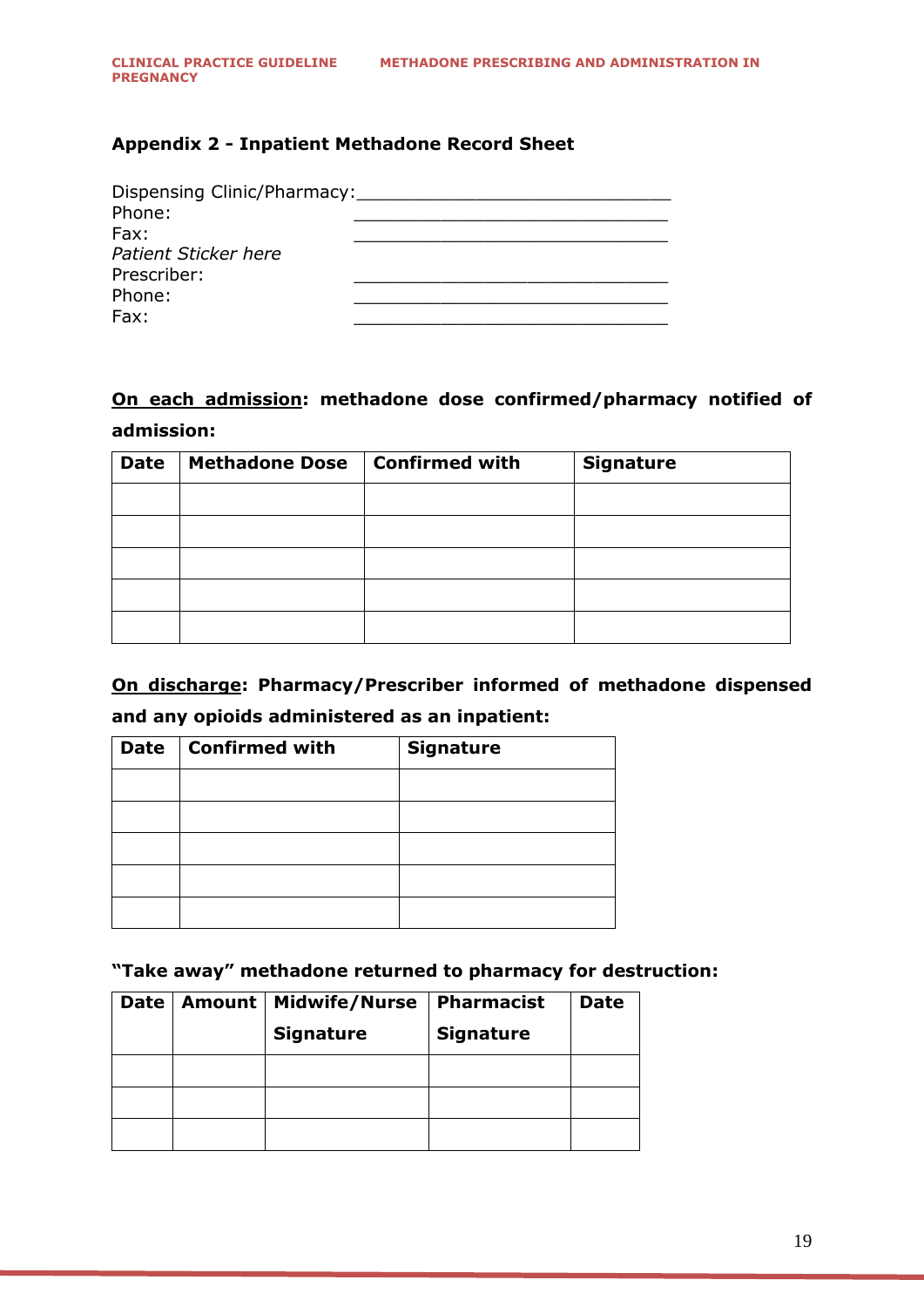#### <span id="page-19-0"></span>**Appendix 3 - Clinical Opiate Withdrawal Scale**

For each item, circle the number that best describes the patient's signs or symptom. Rate on just the apparent relationship to opiate withdrawal. For example, if heart rate is increased because the patient was jogging just prior to assessment, the increase pulse rate would not add to the score.

| <b>Patient's Name:</b>                                                                              |                                                       |  |  |
|-----------------------------------------------------------------------------------------------------|-------------------------------------------------------|--|--|
| Date and Time $\_\_\_\_\_\_\_$                                                                      |                                                       |  |  |
| <b>Reason for this assessment:</b>                                                                  |                                                       |  |  |
| Rate:<br><b>Resting</b><br><b>Pulse</b>                                                             | GI Upset: over last 1/2 hour                          |  |  |
| beats/minute_                                                                                       | 0 no GI symptoms                                      |  |  |
| Measured after patient is sitting or lying for one                                                  | 1 stomach cramps                                      |  |  |
| minute                                                                                              | 2 nausea or loose stool                               |  |  |
| 0 pulse rate 80 or below                                                                            | 3 vomiting or diarrhea                                |  |  |
| 1 pulse rate 81-100                                                                                 | 5 Multiple episodes of diarrhea or vomiting           |  |  |
| 2 pulse rate 101-120                                                                                |                                                       |  |  |
| 4 pulse rate greater than 120                                                                       |                                                       |  |  |
| <b>Sweating:</b> over past 1/2 hour not accounted for by                                            | <b>Tremor</b> observation of outstretched hands       |  |  |
| room temperature or patient activity.                                                               | 0 No tremor                                           |  |  |
| 0 no report of chills or flushing                                                                   | 1 tremor can be felt, but not observed                |  |  |
| 1 subjective report of chills or flushing                                                           | 2 slight tremor observable                            |  |  |
| 2 flushed or observable moistness on face                                                           | 4 gross tremor or muscle twitching                    |  |  |
| 3 beads of sweat on brow or face                                                                    |                                                       |  |  |
| 4 sweat streaming off face                                                                          |                                                       |  |  |
| <b>Restlessness</b> Observation during assessment                                                   | Yawning Observation during assessment                 |  |  |
| 0 able to sit still                                                                                 | 0 no yawning                                          |  |  |
| 1 reports difficulty sitting still, but is able to do so                                            | 1 yawning once or twice during assessment             |  |  |
| 3 frequent shifting or extraneous movements of                                                      | yawning three or more times<br>during<br>2            |  |  |
| legs/arms                                                                                           | assessment                                            |  |  |
| 5 Unable to sit still for more than a few seconds                                                   | 4 yawning several times/minute                        |  |  |
| <b>Pupil size</b>                                                                                   | <b>Anxiety or Irritability</b>                        |  |  |
| 0 pupils pinned or normal size for room light                                                       | 0 none                                                |  |  |
| 1 pupils possibly larger than normal for room light                                                 | patient reports increasing<br>irritability<br>1<br>or |  |  |
| 2 pupils moderately dilated                                                                         | anxiousness                                           |  |  |
| 5 pupils so dilated that only the rim of the iris is                                                | 2 patient obviously irritable anxious                 |  |  |
| visible                                                                                             | irritable<br>patient so<br>or<br>anxious<br>that<br>4 |  |  |
|                                                                                                     | participation in the assessment is difficult          |  |  |
| Bone or Joint aches If patient was having pain                                                      | <b>Gooseflesh skin</b>                                |  |  |
| the<br>additional<br>previously,<br>only<br>component<br>attributed to opiates withdrawal is scored | 0 skin is smooth                                      |  |  |
| 0 not present                                                                                       | 3 piloerrection of skin can be felt or hairs          |  |  |
| 1 mild diffuse discomfort                                                                           | standing up on arms                                   |  |  |
| 2 patient reports severe diffuse aching of joints/                                                  | 5 prominent piloerrection                             |  |  |
| muscles                                                                                             |                                                       |  |  |
| 4 patient is rubbing joints or muscles and is unable                                                |                                                       |  |  |
| to sit still because of discomfort                                                                  |                                                       |  |  |
| Runny nose or tearing Not accounted for by cold                                                     | <b>Total Score</b>                                    |  |  |
| symptoms or allergies                                                                               | The total score is the sum of all 11                  |  |  |
| 0 not present                                                                                       | items                                                 |  |  |
| 1 nasal stuffiness or unusually moist eyes                                                          |                                                       |  |  |
| 2 nose running or tearing                                                                           | Signature<br>οf                                       |  |  |
| 4 nose constantly running or tears streaming down                                                   | person<br>Assessment:                                 |  |  |
| cheeks                                                                                              | completing                                            |  |  |
|                                                                                                     |                                                       |  |  |

Score:  $5-12$  = mild;  $13-24$  = moderate;  $25-36$  = moderately severe; more than  $36$  = severe withdrawal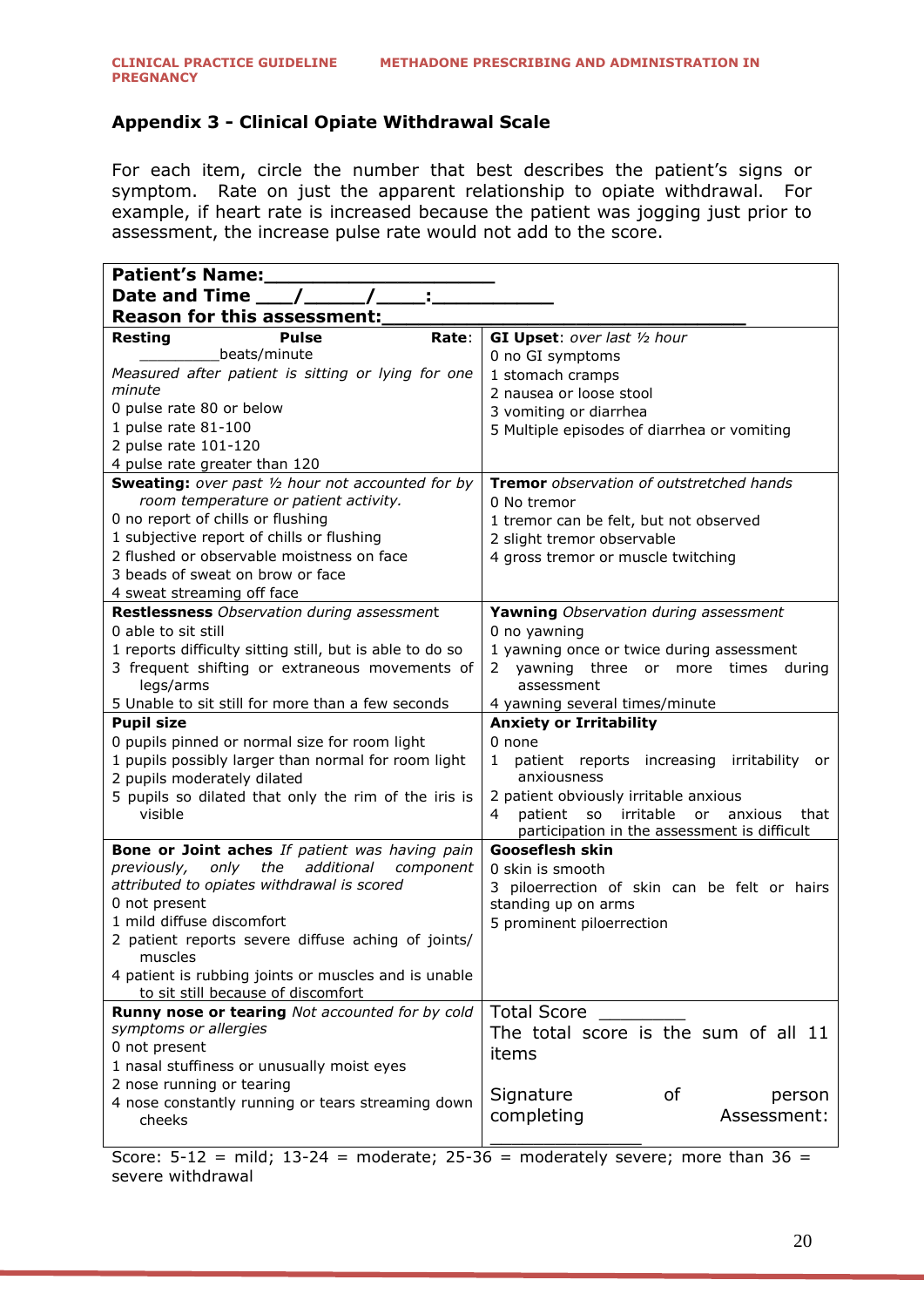#### <span id="page-20-0"></span>**Appendix 4- Addiction Services Contact Details**

To be completed locally by each maternity unit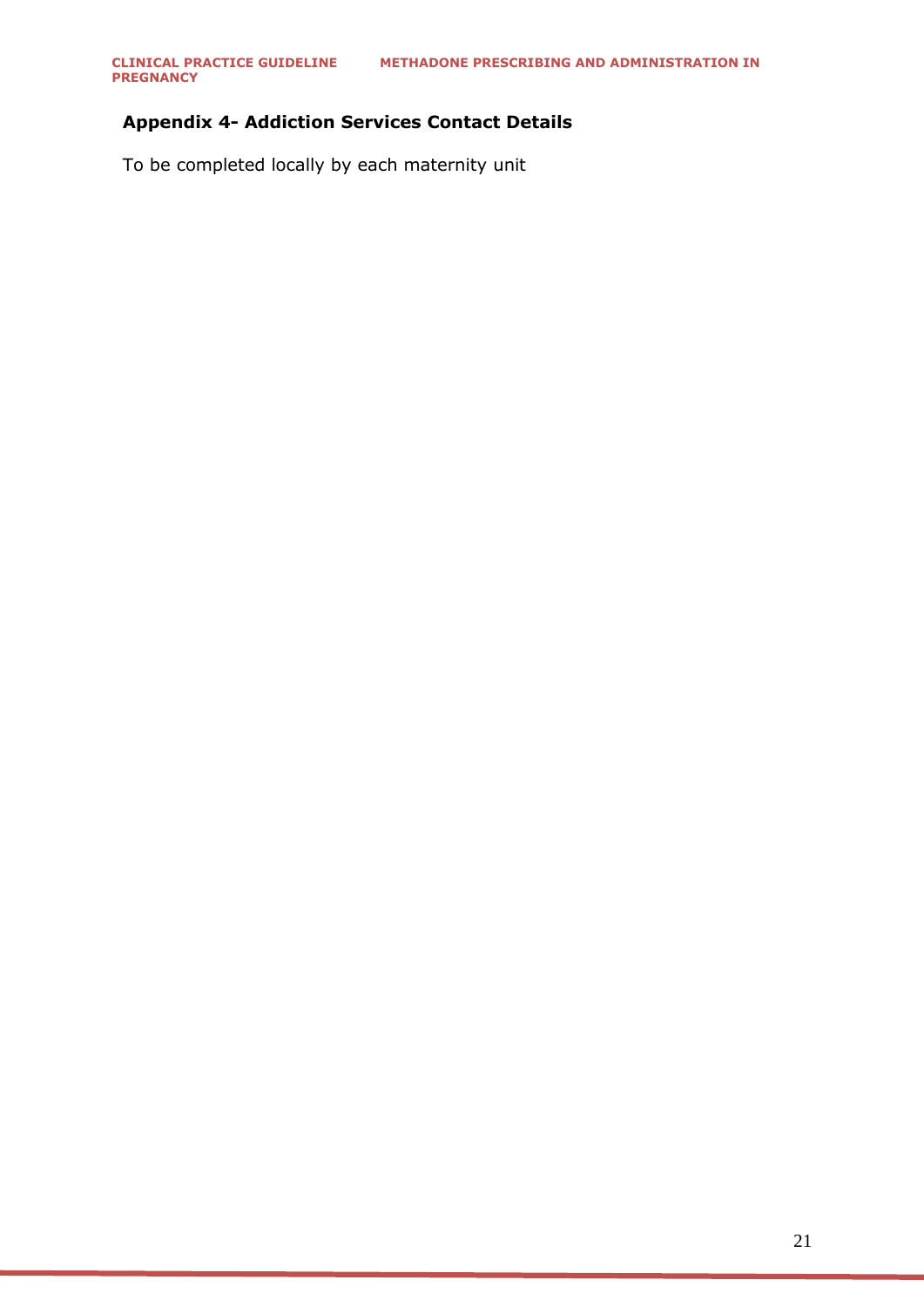### <span id="page-21-0"></span>**10. References**

ACOG Committee Opinion No. 524: Opioid abuse, dependence, and addiction in pregnancy. Obstet Gynecol 2012;119:1070-6.

American Academy of Paediatrics. Transfer of drugs and other chemicals into human milk. Pediatrics 2001;108:776-89.

An Bord Altranais. Guidance to Nurses and Midwives on Medication Management, 2007.

Batki SL, Kauffman JF, Marion I, Parrino MW, Woody GE, Center for Substance Abuse Treatment (CSAT). Medication-assisted treatment for opioid addiction during pregnancy. Medication-assisted treatment for opioid addiction in opioid treatment programs. (Treatment improvement protocol (TIP); no. 43). Rockville (MD): Substance Abuse and Mental Health Services Administration (SAMHSA), 2005:211-24.

Berghella V, Lim PJ, Hill MK, Cherpes J, Chennat J, Kaltenbach K. Maternal methadone dose and neonatal withdrawal. American Journal of Obstetrics and Gynecology 2003;189:312-7.

Blinick G. Menstrual function and pregnancy in narcotics addicts treated with methadone. Nature 1968;219:180.

Chan C, Moriarty H. A special type of 'hard-to-reach'patient: experiences of pregnant women on methadone. J Primary Health Care 2010;2:61-69.

Cleary BJ, Donnelly J, Strawbridge JD, Gallagher PJ, Fahey T, Clarke M, et al. Methadone dose and neonatal abstinence syndrome—systematic review and meta-analysis. Addiction 2010;105:2071-84.

Cousins G, Teljeur C, Motterlini N, McCowan C, Dimitrov BD, Fahey T. Risk of drug-related mortality during periods of transition in methadone maintenance treatment: a cohort study. J Subst Abuse Treat 2011;41:252-60.

Department of Health (England), The Scottish Government, Welsh Assembly Government, Northern Ireland Executive. Drug Misuse and Dependence: UK Guidelines on Clinical Management. London, 2007.

Dryden C, Young D, Hepburn M, Mactier H. Maternal methadone use in pregnancy: factors associated with the development of neonatal abstinence syndrome and implications for healthcare resources. BJOG 2009;116:665-71.

Hieronymus TL, Nanovskaya TN, Deshmukh SV, Vargas R, Hankins GDV, Ahmed MS. Methadone Metabolism by Early Gestational Age Placentas. American Journal of Perinatology 2006;23:287,94.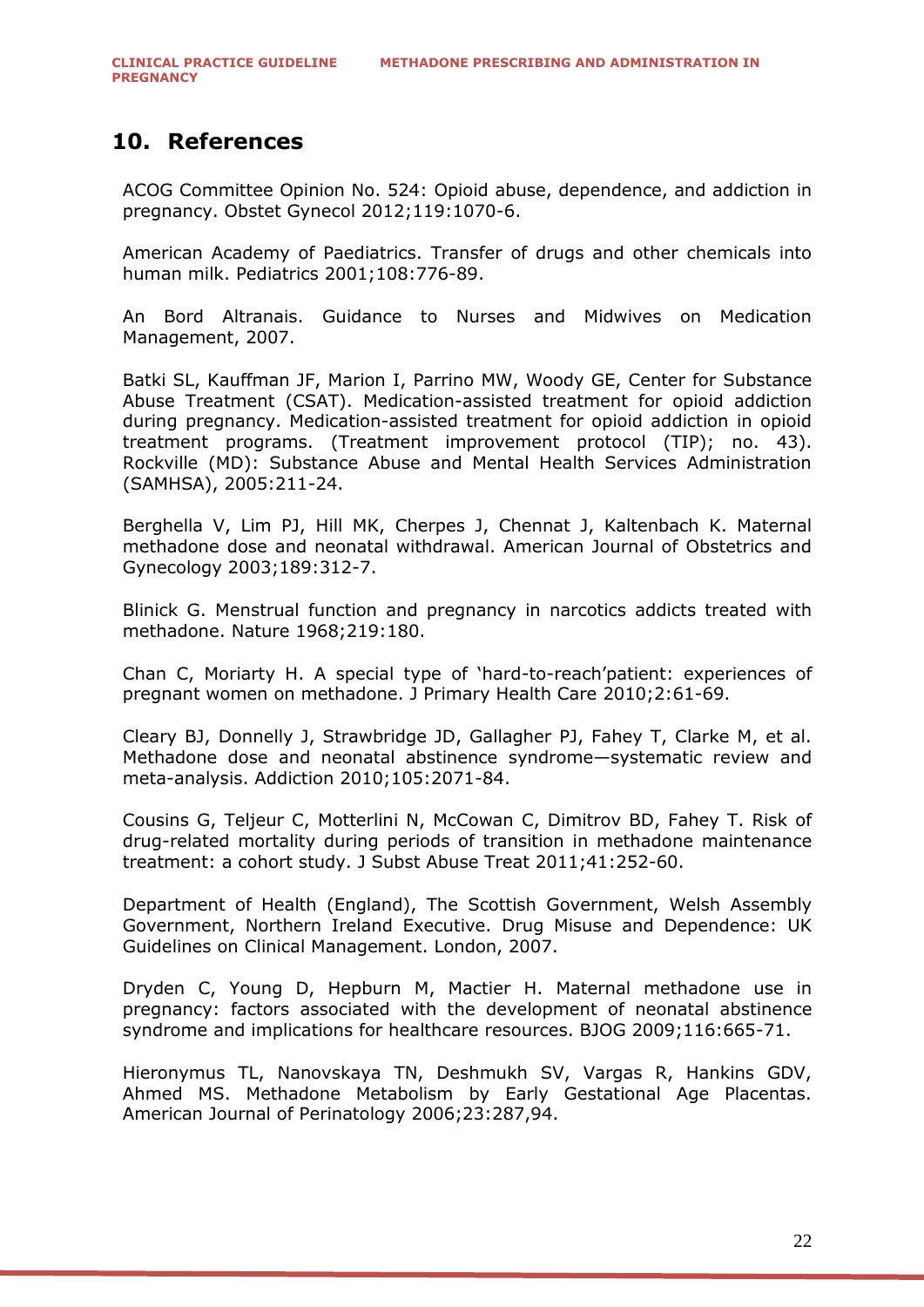Hoflich AS, Langer M, Jagsch R, Bawert A, Winklbaur B, Fischer G, et al. Peripartum pain management in opioid dependent women. Eur J Pain 2012;16:574-84.

Jansson LM. ABM clinical protocol #21: Guidelines for breastfeeding and the drug-dependent woman. Breastfeed Med 2009;4:225-8.

Jarvis MA, Wu-Pong S, Kniseley JS, Schnoll SH. Alterations in methadone metabolism during late pregnancy. Journal of Addictive Diseases 1999;18:51- 61.

Joint Formulary Committee. British National Formulary 60. London: British Medical Association and Royal Pharmaceutical Society, 2010.

Jones HE, Finnegan LP, Kaltenbach K. Methadone and Buprenorphine for the Management of Opioid Dependence in Pregnancy. Drugs 2012;72:747-57 10.2165/11632820-.

Kaltenbach K, Berghella V, Finnegan L. Opioid dependence during pregnancy: Effects and management. Obstetrics and Gynecology Clinics of North America 1998;25:139-51.

Lactmed. Diazepam: National Library of Medicine. http://toxnet.nlm.nih.gov, 2012.

Lactmed. Methadone: National Library of Medicine. http://toxnet.nlm.nih.gov, 2012.

Mehta V, Langford R. Acute Pain Management in Opioid Dependent Patients. Reviews in Pain 2009;3:10-14.

New South Wales Department of Health. National Clinical Guidelines for the Management of Drug Use During Pregnancy, Birth and the Early Development Years of the Newborn. Sydney: NSW Department of Health, 2006.

New South Wales Department of Health. Protocol for Methadone Maintenance Treatment in New Zealand. Wellington: Ministry of Health, 2001.

Philipp BL, Merewood A, O'Brien S. Methadone and breastfeeding: new horizons. Pediatrics 2003;111:1429-30.

Pond SM, Kreek MJ, Tong TG, Raghunath J, Benowitz NL. Altered methadone pharmacokinetics in methadone-maintained pregnant women. The Journal of Pharmacology and Experimental Therapeutics 1985;233:1-6.

Pritham UA, Paul JA, Hayes MJ. Opioid Dependency in Pregnancy and Length of Stay for Neonatal Abstinence Syndrome. Journal of Obstetric, Gynecologic, & Neonatal Nursing 2012;41:180-90.

Reddy AM, Harper RG, Stern G. Observations on heroin and methadone withdrawal in the newborn. Pediatrics 1971;48:353-8.